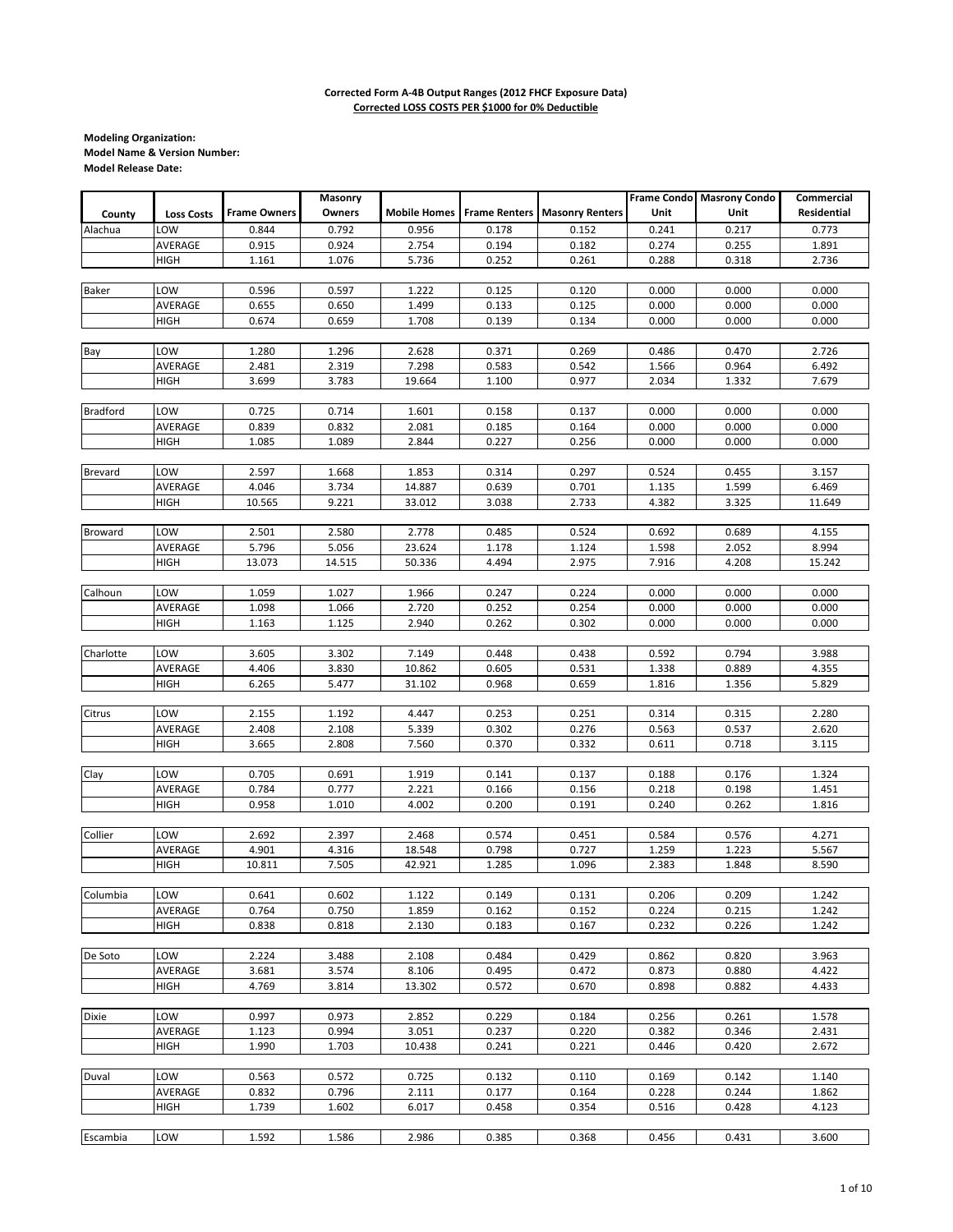|                     |                   |                     | Masonry |        |       |                                                   |       | Frame Condo Masrony Condo | Commercial  |
|---------------------|-------------------|---------------------|---------|--------|-------|---------------------------------------------------|-------|---------------------------|-------------|
| County              | <b>Loss Costs</b> | <b>Frame Owners</b> | Owners  |        |       | <b>Mobile Homes</b> Frame Renters Masonry Renters | Unit  | Unit                      | Residential |
|                     | AVERAGE           | 2.671               | 2.650   | 9.363  | 0.741 | 0.714                                             | 1.292 | 1.152                     | 6.566       |
|                     |                   | 4.753               |         |        | 2.717 |                                                   | 2.716 |                           |             |
|                     | HIGH              |                     | 3.685   | 17.757 |       | 1.506                                             |       | 1.820                     | 7.013       |
|                     |                   |                     |         |        |       |                                                   |       |                           |             |
| Flagler             | LOW               | 1.552               | 1.430   | 3.515  | 0.217 | 0.207                                             | 0.478 | 0.261                     | 1.789       |
|                     | AVERAGE           | 2.315               | 1.797   | 6.874  | 0.386 | 0.285                                             | 0.702 | 0.479                     | 2.779       |
|                     | HIGH              | 3.925               | 4.373   | 10.131 | 0.925 | 0.778                                             | 1.411 | 1.147                     | 5.491       |
|                     |                   |                     |         |        |       |                                                   |       |                           |             |
| Franklin            | LOW               | 2.067               | 1.815   | 6.541  | 0.669 | 0.395                                             | 0.526 | 0.480                     | 4.744       |
|                     | AVERAGE           | 2.485               | 2.420   | 9.161  | 0.739 | 0.466                                             | 0.833 | 0.687                     | 4.744       |
|                     | HIGH              | 2.685               | 2.679   | 11.377 | 0.768 | 0.669                                             | 1.456 | 0.885                     | 4.744       |
|                     |                   |                     |         |        |       |                                                   |       |                           |             |
| Gadsen              | LOW               | 0.585               | 0.610   | 1.306  | 0.140 | 0.130                                             | 0.000 | 0.157                     | 1.334       |
|                     | AVERAGE           | 0.714               | 0.715   | 1.861  | 0.160 | 0.151                                             | 0.000 | 0.157                     | 1.384       |
|                     | HIGH              | 0.861               | 0.859   | 2.954  | 0.202 | 0.163                                             | 0.000 | 0.157                     | 1.645       |
|                     |                   |                     |         |        |       |                                                   |       |                           |             |
| Gilchrist           | LOW               | 0.892               | 0.879   | 2.161  | 0.182 | 0.157                                             | 0.000 | 0.286                     | 0.000       |
|                     | AVERAGE           | 1.000               | 0.982   | 2.723  | 0.240 | 0.219                                             | 0.000 | 0.286                     | 0.000       |
|                     | HIGH              | 1.046               | 1.028   | 3.015  | 0.247 | 0.231                                             | 0.000 | 0.286                     | 0.000       |
|                     |                   |                     |         |        |       |                                                   |       |                           |             |
| Glades              | LOW               | 5.091               | 3.499   | 12.894 | 0.818 | 0.684                                             | 0.000 | 0.000                     | 0.000       |
|                     | AVERAGE           | 5.112               | 4.100   | 12.920 | 0.818 | 0.684                                             | 0.000 | 0.000                     | 0.000       |
|                     | HIGH              | 5.787               | 4.108   | 13.666 | 0.818 | 0.684                                             | 0.000 | 0.000                     | 0.000       |
|                     |                   |                     |         |        |       |                                                   |       |                           |             |
|                     |                   |                     |         |        |       |                                                   |       |                           |             |
| Gulf                | LOW               | 1.340               | 1.388   | 1.937  | 0.311 | 0.287                                             | 0.564 | 0.459                     | 3.563       |
|                     | AVERAGE           | 1.879               | 1.933   | 5.617  | 0.493 | 0.465                                             | 0.564 | 0.465                     | 3.563       |
|                     | HIGH              | 1.991               | 2.109   | 9.030  | 0.522 | 0.492                                             | 0.564 | 0.922                     | 3.563       |
|                     |                   |                     |         |        |       |                                                   |       |                           |             |
| Hamilton            | LOW               | 0.513               | 0.506   | 1.174  | 0.112 | 0.079                                             | 0.000 | 0.000                     | 0.000       |
|                     | AVERAGE           | 0.558               | 0.558   | 1.257  | 0.125 | 0.113                                             | 0.000 | 0.000                     | 0.000       |
|                     | HIGH              | 0.600               | 0.596   | 1.353  | 0.129 | 0.116                                             | 0.000 | 0.000                     | 0.000       |
|                     |                   |                     |         |        |       |                                                   |       |                           |             |
| Hardee              | LOW               | 3.311               | 3.224   | 7.399  | 0.423 | 0.405                                             | 0.000 | 1.071                     | 2.698       |
|                     | AVERAGE           | 3.455               | 3.300   | 7.776  | 0.471 | 0.427                                             | 0.000 | 1.071                     | 2.717       |
|                     | <b>HIGH</b>       | 4.178               | 3.675   | 8.091  | 0.703 | 0.494                                             | 0.000 | 1.071                     | 2.889       |
|                     |                   |                     |         |        |       |                                                   |       |                           |             |
| Hendry              | LOW               | 4.002               | 3.509   | 8.216  | 0.423 | 0.498                                             | 1.040 | 0.960                     | 5.125       |
|                     | AVERAGE           | 4.511               | 4.173   | 12.389 | 0.765 | 0.646                                             | 1.254 | 1.115                     | 5.125       |
|                     | <b>HIGH</b>       | 5.459               | 4.921   | 14.305 | 0.897 | 0.764                                             | 1.331 | 1.144                     | 5.125       |
|                     |                   |                     |         |        |       |                                                   |       |                           |             |
| Hernando            | LOW               | 2.214               | 1.584   | 4.832  | 0.282 | 0.251                                             | 0.572 | 0.368                     | 2.224       |
|                     | AVERAGE           | 2.514               | 2.247   | 6.557  | 0.303 | 0.288                                             | 0.622 | 0.600                     | 2.655       |
|                     | <b>HIGH</b>       | 4.275               | 3.159   | 8.518  | 0.344 | 0.358                                             | 0.763 | 0.833                     | 2.842       |
|                     |                   |                     |         |        |       |                                                   |       |                           |             |
| Highlands           | LOW               | 2.955               | 2.720   | 6.663  | 0.379 | 0.369                                             | 0.691 | 0.676                     | 3.684       |
|                     | AVERAGE           | 3.479               | 3.307   | 9.696  | 0.458 | 0.422                                             | 0.780 | 0.767                     | 3.967       |
|                     |                   |                     |         |        |       |                                                   |       |                           |             |
|                     | <b>HIGH</b>       | 4.490               | 4.568   | 15.554 | 0.770 | 0.600                                             | 0.970 | 0.816                     | 4.727       |
|                     |                   |                     |         |        |       |                                                   |       |                           |             |
| Hillsborough        | LOW               | 1.592               | 1.438   | 1.672  | 0.303 | 0.265                                             | 0.410 | 0.391                     | 2.762       |
|                     | AVERAGE           | 2.816               | 2.800   | 8.444  | 0.365 | 0.362                                             | 0.606 | 0.631                     | 3.392       |
|                     | HIGH              | 3.690               | 4.901   | 14.202 | 0.643 | 0.635                                             | 0.983 | 1.101                     | 5.913       |
|                     |                   |                     |         |        |       |                                                   |       |                           |             |
| Holmes              | LOW               | 1.052               | 1.263   | 3.738  | 0.301 | 0.284                                             | 0.518 | 0.000                     | 2.202       |
|                     | AVERAGE           | 1.324               | 1.307   | 3.793  | 0.308 | 0.284                                             | 0.518 | 0.000                     | 2.202       |
|                     | HIGH              | 1.351               | 1.342   | 4.504  | 0.330 | 0.284                                             | 0.518 | 0.000                     | 2.202       |
|                     |                   |                     |         |        |       |                                                   |       |                           |             |
| <b>Indian River</b> | LOW               | 2.186               | 2.362   | 8.407  | 0.416 | 0.397                                             | 0.990 | 0.645                     | 4.183       |
|                     | AVERAGE           | 5.655               | 4.620   | 15.321 | 1.657 | 1.393                                             | 2.066 | 2.413                     | 8.412       |
|                     | <b>HIGH</b>       | 10.105              | 7.743   | 50.833 | 2.914 | 2.394                                             | 4.191 | 3.444                     | 11.121      |
|                     |                   |                     |         |        |       |                                                   |       |                           |             |
| Jackson             | LOW               | 0.867               | 0.849   | 1.900  | 0.202 | 0.155                                             | 0.000 | 0.265                     | 1.625       |
|                     | AVERAGE           | 1.020               | 1.016   | 2.674  | 0.228 | 0.221                                             | 0.000 | 0.312                     | 1.952       |
|                     |                   |                     |         |        |       |                                                   |       |                           |             |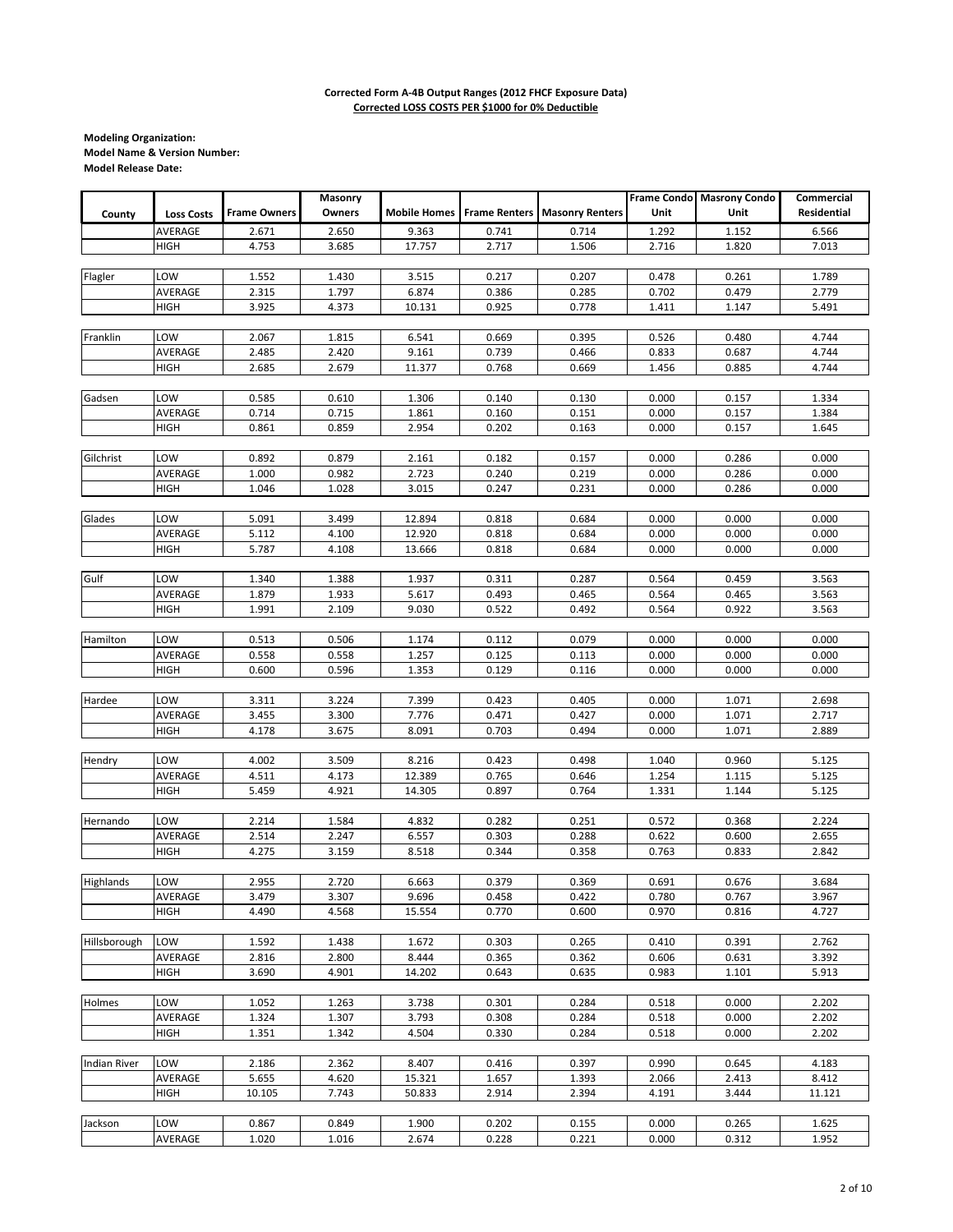|            |                   |                     | Masonry |                     |                      |                        | <b>Frame Condo</b> | <b>Masrony Condo</b> | Commercial  |
|------------|-------------------|---------------------|---------|---------------------|----------------------|------------------------|--------------------|----------------------|-------------|
| County     | <b>Loss Costs</b> | <b>Frame Owners</b> | Owners  | <b>Mobile Homes</b> | <b>Frame Renters</b> | <b>Masonry Renters</b> | Unit               | Unit                 | Residential |
|            | <b>HIGH</b>       | 1.282               | 1.292   | 3.860               | 0.296                | 0.288                  | 0.000              | 0.457                | 2.084       |
|            |                   |                     |         |                     |                      |                        |                    |                      |             |
|            | LOW               |                     |         |                     |                      |                        |                    |                      |             |
| Jefferson  |                   | 0.541               | 0.523   | 1.223               | 0.113                | 0.110                  | 0.184              | 0.000                | 0.000       |
|            | AVERAGE           | 0.603               | 0.599   | 1.506               | 0.131                | 0.124                  | 0.184              | 0.000                | 0.000       |
|            | <b>HIGH</b>       | 0.728               | 0.690   | 1.878               | 0.131                | 0.144                  | 0.184              | 0.000                | 0.000       |
|            |                   |                     |         |                     |                      |                        |                    |                      |             |
| Lafayette  | LOW               | 0.715               | 0.724   | 0.690               | 0.182                | 0.141                  | 0.290              | 0.000                | 0.000       |
|            | AVERAGE           | 0.753               | 0.745   | 1.972               | 0.182                | 0.141                  | 0.290              | 0.000                | 0.000       |
|            | HIGH              | 0.754               | 0.745   | 1.978               | 0.182                | 0.141                  | 0.290              | 0.000                | 0.000       |
|            |                   |                     |         |                     |                      |                        |                    |                      |             |
| Lake       | LOW               | 1.623               | 1.504   | 3.878               | 0.198                | 0.196                  | 0.365              | 0.337                | 1.991       |
|            | AVERAGE           | 2.093               | 1.970   | 6.107               | 0.278                | 0.263                  | 0.497              | 0.478                | 2.498       |
|            | HIGH              | 2.771               | 2.609   | 8.767               | 0.385                | 0.410                  | 0.608              | 0.517                | 2.965       |
|            |                   |                     |         |                     |                      |                        |                    |                      |             |
| Lee        | LOW               | 2.055               | 2.036   | 2.306               | 0.387                | 0.376                  | 0.603              | 0.540                | 3.174       |
|            | AVERAGE           | 4.958               | 3.424   | 16.589              | 0.691                | 0.529                  | 1.258              | 0.957                | 5.682       |
|            | HIGH              | 7.741               | 6.906   | 29.662              | 2.142                | 1.648                  | 2.772              | 2.396                | 11.109      |
|            |                   |                     |         |                     |                      |                        |                    |                      |             |
| Leon       | LOW               | 0.691               | 0.636   | 0.768               | 0.132                | 0.123                  | 0.175              | 0.170                | 1.089       |
|            | AVERAGE           | 0.731               | 0.721   | 2.195               | 0.154                | 0.143                  | 0.199              | 0.195                | 1.395       |
|            |                   | 0.974               |         |                     | 0.189                |                        |                    |                      |             |
|            | <b>HIGH</b>       |                     | 0.937   | 3.173               |                      | 0.169                  | 0.229              | 0.251                | 1.767       |
|            |                   |                     |         |                     |                      |                        |                    |                      |             |
| Levy       | LOW               | 0.989               | 0.966   | 3.027               | 0.228                | 0.164                  | 0.764              | 0.746                | 2.248       |
|            | AVERAGE           | 1.309               | 1.182   | 3.542               | 0.357                | 0.261                  | 0.764              | 0.746                | 3.472       |
|            | HIGH              | 2.174               | 2.125   | 7.550               | 0.833                | 1.094                  | 0.764              | 0.746                | 3.561       |
|            |                   |                     |         |                     |                      |                        |                    |                      |             |
| Liberty    | LOW               | 0.989               | 0.876   | 2.218               | 0.224                | 0.219                  | 0.000              | 0.000                | 0.000       |
|            | AVERAGE           | 0.991               | 0.984   | 2.506               | 0.231                | 0.219                  | 0.000              | 0.000                | 0.000       |
|            | HIGH              | 1.042               | 0.986   | 3.350               | 0.232                | 0.219                  | 0.000              | 0.000                | 0.000       |
|            |                   |                     |         |                     |                      |                        |                    |                      |             |
| Madison    | LOW               | 0.491               | 0.485   | 1.250               | 0.105                | 0.090                  | 0.000              | 0.000                | 0.000       |
|            | AVERAGE           | 0.587               | 0.576   | 1.438               | 0.128                | 0.117                  | 0.000              | 0.000                | 0.000       |
|            | HIGH              | 0.602               | 0.587   | 1.554               | 0.134                | 0.131                  | 0.000              | 0.000                | 0.000       |
|            |                   |                     |         |                     |                      |                        |                    |                      |             |
| Manatee    | LOW               | 2.523               | 1.866   | 1.900               | 0.391                | 0.312                  | 0.483              | 0.498                | 3.187       |
|            | AVERAGE           | 3.755               | 3.045   | 12.604              | 0.562                | 0.570                  | 1.242              | 1.364                | 5.943       |
|            | <b>HIGH</b>       | 8.171               | 6.360   | 32.328              | 1.674                | 1.631                  | 2.507              | 2.368                | 8.962       |
|            |                   |                     |         |                     |                      |                        |                    |                      |             |
| Marion     | LOW               | 1.165               | 1.060   | 1.160               | 0.180                | 0.169                  | 0.275              | 0.276                | 1.837       |
|            |                   |                     |         |                     |                      |                        |                    |                      |             |
|            | AVERAGE           | 1.526               | 1.444   | 4.482               | 0.221                | 0.212                  | 0.342              | 0.361                | 2.059       |
|            | <b>HIGH</b>       | 2.594               | 1.965   | 6.209               | 0.263                | 0.247                  | 0.495              | 0.433                | 3.494       |
|            |                   |                     |         |                     |                      |                        |                    |                      |             |
| Martin     | LOW               | 4.669               | 3.928   | 16.715              | 0.743                | 0.491                  | 0.800              | 1.575                | 6.310       |
|            | AVERAGE           | 7.897               | 6.254   | 31.467              | 2.400                | 1.566                  | 3.435              | 2.708                | 9.586       |
|            | <b>HIGH</b>       | 10.584              | 12.882  | 41.822              | 3.936                | 4.427                  | 5.065              | 4.895                | 11.751      |
|            |                   |                     |         |                     |                      |                        |                    |                      |             |
| Miami-Dade | LOW               | 2.625               | 2.387   | 3.029               | 0.447                | 0.484                  | 0.665              | 0.633                | 2.370       |
|            | AVERAGE           | 6.319               | 5.713   | 19.513              | 2.200                | 1.733                  | 2.914              | 2.735                | 11.177      |
|            | HIGH              | 13.338              | 12.270  | 40.289              | 5.900                | 5.862                  | 5.056              | 6.648                | 21.103      |
|            |                   |                     |         |                     |                      |                        |                    |                      |             |
| Monroe     | LOW               | 8.750               | 7.550   | 48.897              | 1.931                | 2.362                  | 4.136              | 1.924                | 16.996      |
|            | AVERAGE           | 10.131              | 10.270  | 62.644              | 3.737                | 2.828                  | 4.277              | 4.137                | 20.165      |
|            | HIGH              | 15.980              | 13.196  | 83.006              | 7.980                | 7.882                  | 9.938              | 6.004                | 31.146      |
|            |                   |                     |         |                     |                      |                        |                    |                      |             |
| Nassau     | LOW               | 0.505               | 0.500   | 1.159               | 0.113                | 0.102                  | 0.321              | 0.130                | 1.140       |
|            | AVERAGE           | 0.880               | 0.823   | 1.899               | 0.230                | 0.204                  | 0.321              | 0.317                | 2.020       |
|            | HIGH              | 1.021               | 1.001   | 3.731               | 0.249                | 0.220                  | 0.321              | 0.317                | 2.025       |
|            |                   |                     |         |                     |                      |                        |                    |                      |             |
| Okaloosa   | LOW               |                     |         |                     |                      |                        |                    |                      |             |
|            |                   | 1.428               | 1.427   | 2.351               | 0.358                | 0.340                  | 0.397              | 0.704                | 2.878       |
|            | AVERAGE           | 2.892               | 2.827   | 6.887               | 0.825                | 0.808                  | 1.476              | 1.408                | 7.224       |
|            | HIGH              | 4.949               | 4.083   | 22.265              | 2.210                | 2.080                  | 2.157              | 1.997                | 7.988       |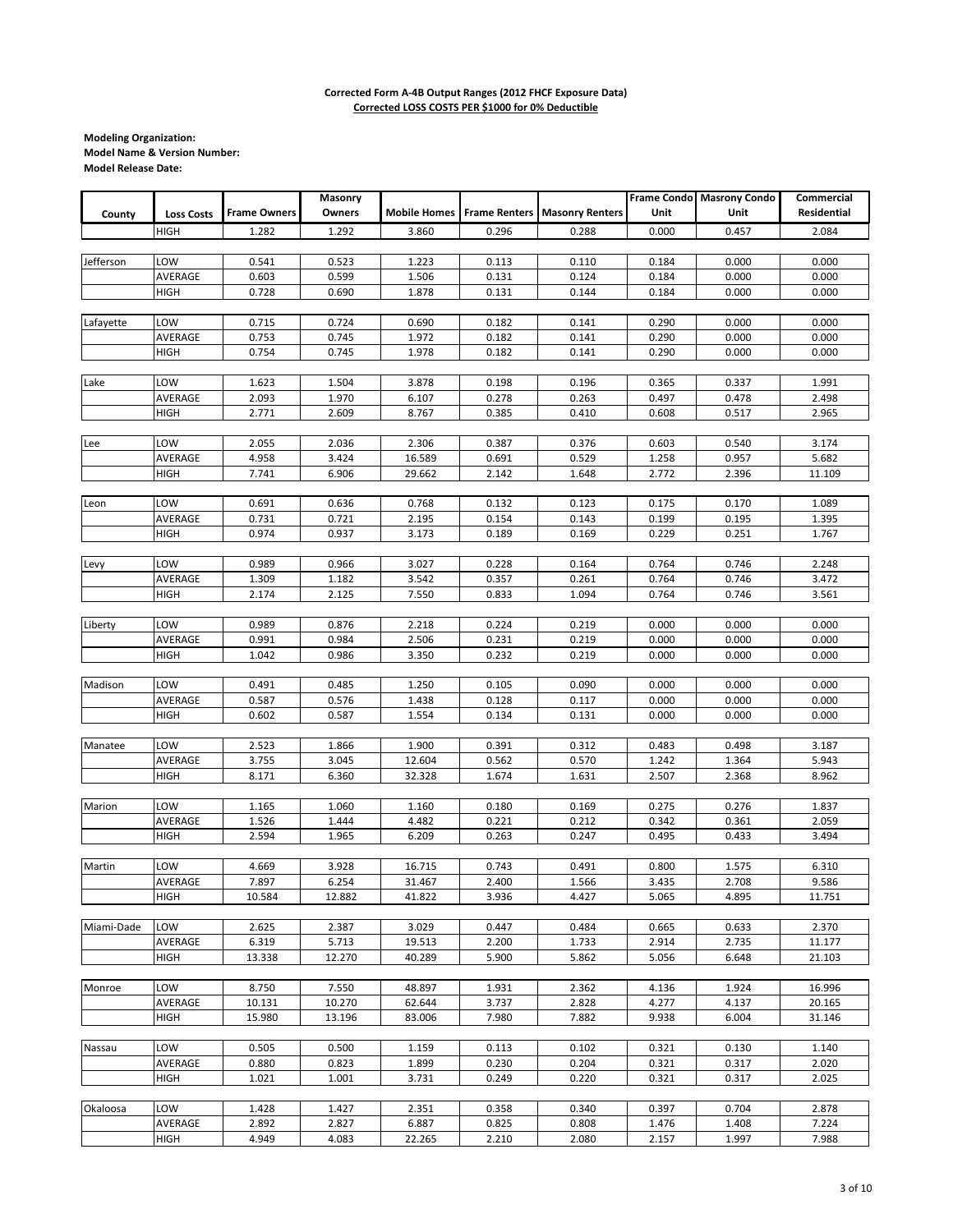|            |                   |                     | Masonry |        |       |                                                   |       | Frame Condo Masrony Condo | Commercial  |
|------------|-------------------|---------------------|---------|--------|-------|---------------------------------------------------|-------|---------------------------|-------------|
| County     | <b>Loss Costs</b> | <b>Frame Owners</b> | Owners  |        |       | <b>Mobile Homes Frame Renters Masonry Renters</b> | Unit  | Unit                      | Residential |
|            |                   |                     |         |        |       |                                                   |       |                           |             |
| Okeechobee | LOW               | 3.910               | 3.082   | 10.638 | 0.549 | 0.540                                             | 0.852 | 0.766                     | 3.573       |
|            | AVERAGE           | 4.429               | 4.028   | 14.636 | 0.648 | 0.610                                             | 0.852 | 1.119                     | 4.181       |
|            | HIGH              | 4.812               | 4.294   | 16.271 | 0.761 | 0.658                                             | 0.852 | 1.168                     | 4.189       |
|            |                   |                     |         |        |       |                                                   |       |                           |             |
|            |                   |                     |         |        |       |                                                   |       |                           |             |
| Orange     | LOW               | 1.291               | 1.268   | 1.346  | 0.238 | 0.207                                             | 0.318 | 0.337                     | 2.015       |
|            | AVERAGE           | 2.175               | 2.187   | 5.764  | 0.292 | 0.280                                             | 0.471 | 0.459                     | 2.523       |
|            | <b>HIGH</b>       | 3.434               | 2.945   | 10.092 | 0.376 | 0.404                                             | 0.590 | 0.696                     | 3.137       |
|            |                   |                     |         |        |       |                                                   |       |                           |             |
| Osceola    | LOW               | 1.786               | 1.370   | 5.540  | 0.285 | 0.247                                             | 0.394 | 0.380                     | 2.427       |
|            | AVERAGE           | 1.929               | 1.925   | 7.015  | 0.299 | 0.286                                             | 0.470 | 0.434                     | 2.507       |
|            | HIGH              | 2.447               | 2.686   | 10.309 | 0.486 | 0.334                                             | 0.496 | 0.518                     | 3.115       |
|            |                   |                     |         |        |       |                                                   |       |                           |             |
| Palm Beach | LOW               | 2.890               | 2.685   | 2.781  | 0.648 | 0.628                                             | 0.711 | 0.659                     | 4.661       |
|            | AVERAGE           | 7.906               | 6.251   | 22.962 | 4.028 | 2.035                                             | 2.693 | 2.610                     | 10.001      |
|            | <b>HIGH</b>       | 14.703              | 13.733  | 48.759 | 5.372 | 3.826                                             | 6.021 | 7.147                     | 18.076      |
|            |                   |                     |         |        |       |                                                   |       |                           |             |
| Pasco      | LOW               | 1.612               | 1.635   | 2.666  | 0.265 | 0.247                                             | 0.402 | 0.416                     | 2.247       |
|            | AVERAGE           | 2.333               | 2.349   | 7.089  | 0.321 | 0.322                                             | 0.580 | 0.592                     | 3.063       |
|            | HIGH              | 3.769               | 3.179   | 10.937 | 0.427 | 0.378                                             | 0.783 | 0.645                     | 3.538       |
|            |                   |                     |         |        |       |                                                   |       |                           |             |
| Pinellas   | LOW               | 1.480               | 1.435   | 1.616  | 0.328 | 0.277                                             | 0.422 | 0.388                     | 2.691       |
|            | AVERAGE           | 3.682               | 3.543   | 10.638 | 0.451 | 0.474                                             | 0.957 | 0.964                     | 4.752       |
|            | HIGH              | 6.052               | 8.090   | 19.186 | 1.436 | 0.983                                             | 1.753 | 1.562                     | 6.909       |
|            |                   |                     |         |        |       |                                                   |       |                           |             |
| Polk       | LOW               | 1.576               | 1.680   | 1.769  | 0.274 | 0.252                                             | 0.359 | 0.344                     | 1.994       |
|            |                   |                     |         |        |       |                                                   |       |                           |             |
|            | AVERAGE           | 2.815               | 2.658   | 8.167  | 0.366 | 0.364                                             | 0.559 | 0.602                     | 2.963       |
|            | HIGH              | 4.055               | 4.494   | 12.032 | 0.536 | 0.553                                             | 1.076 | 0.940                     | 4.240       |
|            |                   |                     |         |        |       |                                                   |       |                           |             |
| Putnam     | LOW               | 0.902               | 0.869   | 2.256  | 0.187 | 0.186                                             | 0.242 | 0.230                     | 1.793       |
|            | AVERAGE           | 1.025               | 1.002   | 3.571  | 0.234 | 0.212                                             | 0.317 | 0.263                     | 1.954       |
|            | <b>HIGH</b>       | 1.213               | 1.174   | 5.213  | 0.313 | 0.255                                             | 0.489 | 0.345                     | 1.993       |
|            |                   |                     |         |        |       |                                                   |       |                           |             |
| St. Johns  | LOW               | 0.718               | 0.723   | 1.707  | 0.152 | 0.147                                             | 0.190 | 0.178                     | 1.169       |
|            | AVERAGE           | 1.141               | 1.258   | 3.941  | 0.310 | 0.302                                             | 0.496 | 0.526                     | 3.325       |
|            | <b>HIGH</b>       | 2.016               | 1.827   | 10.631 | 0.594 | 0.477                                             | 0.767 | 0.716                     | 4.268       |
|            |                   |                     |         |        |       |                                                   |       |                           |             |
| St. Lucie  | LOW               | 4.169               | 2.278   | 10.184 | 0.503 | 0.424                                             | 0.566 | 0.574                     | 3.490       |
|            | AVERAGE           | 5.638               | 3.626   | 20.855 | 0.921 | 0.718                                             | 2.062 | 2.340                     | 7.575       |
|            | <b>HIGH</b>       | 10.480              | 9.462   | 34.346 | 2.937 | 2.022                                             | 3.802 | 3.109                     | 9.368       |
|            |                   |                     |         |        |       |                                                   |       |                           |             |
| Santa Rosa | LOW               | 1.728               | 1.700   | 1.800  | 0.412 | 0.398                                             | 0.528 | 1.024                     | 3.416       |
|            | AVERAGE           | 2.837               | 2.828   | 9.206  | 0.969 | 0.872                                             | 2.492 | 1.450                     | 7.902       |
|            | HIGH              | 5.751               | 5.199   | 33.220 | 2.432 | 1.537                                             | 4.088 | 1.600                     | 9.341       |
|            |                   |                     |         |        |       |                                                   |       |                           |             |
| Sarasota   | LOW               | 1.885               | 1.853   | 2.000  | 0.427 | 0.370                                             | 0.514 | 0.481                     | 2.880       |
|            | AVERAGE           | 3.955               | 3.461   | 15.730 | 0.591 | 0.534                                             | 1.015 | 0.966                     | 4.542       |
|            | HIGH              | 6.453               | 7.120   | 22.560 | 1.177 | 0.989                                             | 1.616 | 1.469                     | 5.826       |
|            |                   |                     |         |        |       |                                                   |       |                           |             |
| Seminole   | LOW               | 2.037               | 1.724   | 4.397  | 0.265 | 0.218                                             | 0.344 | 0.337                     | 2.211       |
|            | AVERAGE           | 2.378               | 2.313   | 6.075  | 0.287 | 0.276                                             | 0.495 | 0.483                     | 2.447       |
|            | HIGH              | 3.593               | 3.419   | 7.525  | 0.364 | 0.353                                             | 0.602 | 0.691                     | 2.723       |
|            |                   |                     |         |        |       |                                                   |       |                           |             |
| Sumter     |                   |                     |         |        |       |                                                   |       |                           |             |
|            | LOW               | 1.350               | 1.276   | 4.567  | 0.228 | 0.222                                             | 0.367 | 0.354                     | 2.179       |
|            | AVERAGE           | 1.454               | 1.476   | 6.228  | 0.251 | 0.252                                             | 0.486 | 0.387                     | 2.576       |
|            | HIGH              | 2.912               | 2.637   | 7.798  | 0.376 | 0.440                                             | 0.643 | 0.516                     | 2.977       |
|            |                   |                     |         |        |       |                                                   |       |                           |             |
| Suwanee    | LOW               | 0.608               | 0.599   | 1.465  | 0.137 | 0.124                                             | 0.194 | 0.195                     | 0.900       |
|            | AVERAGE           | 0.683               | 0.673   | 1.670  | 0.150 | 0.134                                             | 0.194 | 0.195                     | 1.223       |
|            | <b>HIGH</b>       | 0.852               | 0.816   | 2.129  | 0.188 | 0.156                                             | 0.194 | 0.195                     | 1.902       |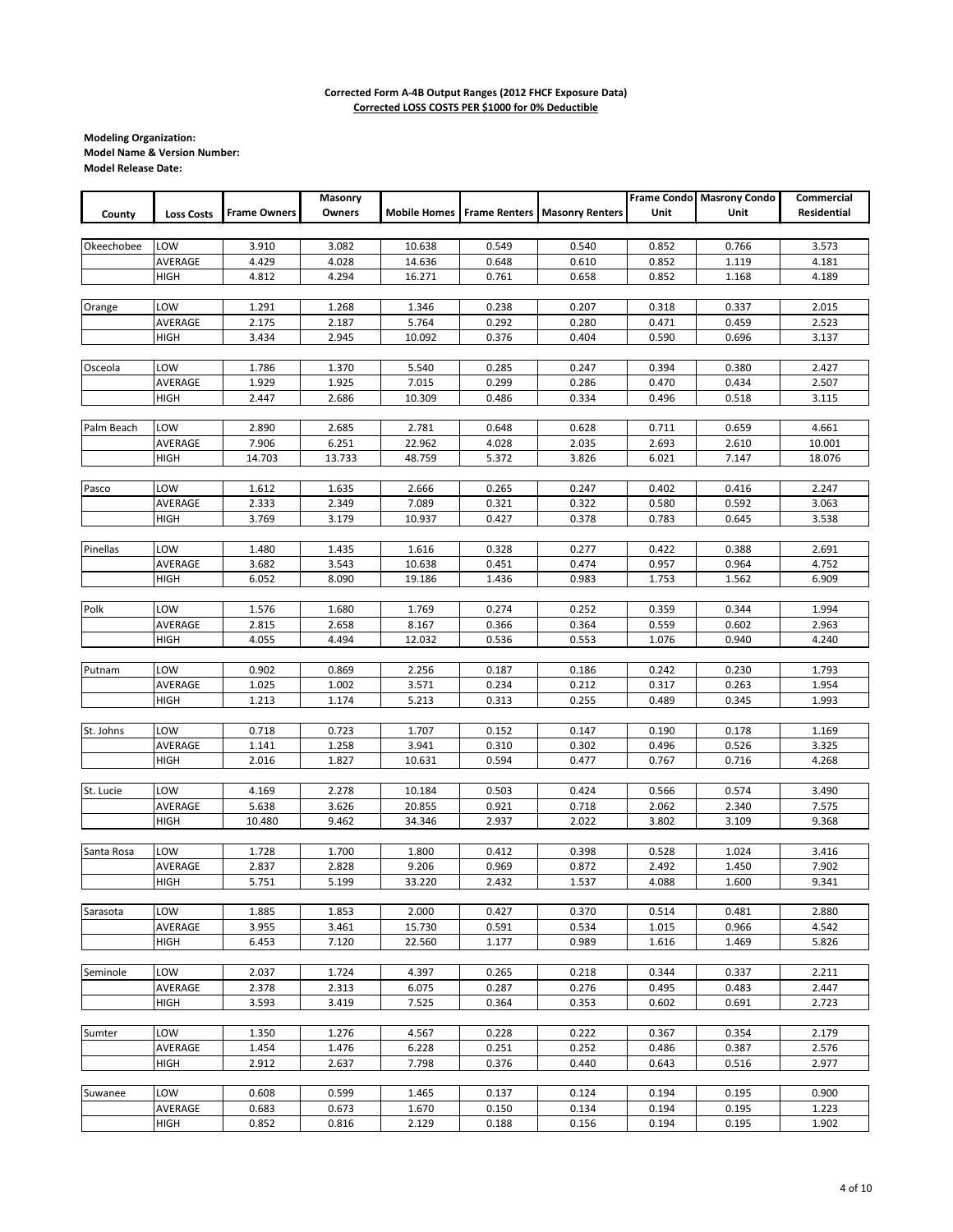|            |                   |                     | Masonry |        |       |                                                |       | Frame Condo Masrony Condo | <b>Commercial</b>  |
|------------|-------------------|---------------------|---------|--------|-------|------------------------------------------------|-------|---------------------------|--------------------|
| County     | <b>Loss Costs</b> | <b>Frame Owners</b> | Owners  |        |       | Mobile Homes   Frame Renters   Masonry Renters | Unit  | Unit                      | <b>Residential</b> |
| Taylor     | LOW               | 0.659               | 0.568   | 1.740  | 0.150 | 0.145                                          | 0.181 | 0.293                     | 1.638              |
|            | AVERAGE           | 0.804               | 0.759   | 2.219  | 0.181 | 0.154                                          | 0.300 | 0.293                     | 1.638              |
|            | <b>HIGH</b>       | 1.121               | 1.151   | 4.061  | 0.250 | 0.233                                          | 0.307 | 0.293                     | 1.638              |
|            |                   |                     |         |        |       |                                                |       |                           |                    |
| Union      | LOW               | 0.806               | 0.794   | 0.805  | 0.176 | 0.162                                          | 0.200 | 0.189                     | 1.180              |
|            | <b>AVERAGE</b>    | 0.811               | 0.801   | 1.963  | 0.183 | 0.164                                          | 0.200 | 0.189                     | 1.180              |
|            | <b>HIGH</b>       | 0.920               | 0.893   | 3.539  | 0.206 | 0.190                                          | 0.200 | 0.189                     | 1.180              |
|            |                   |                     |         |        |       |                                                |       |                           |                    |
| Volusia    | LOW               | 1.179               | 1.077   | 1.259  | 0.183 | 0.190                                          | 0.322 | 0.345                     | 1.359              |
|            | AVERAGE           | 2.546               | 2.287   | 7.075  | 0.353 | 0.554                                          | 0.810 | 1.062                     | 4.736              |
|            | <b>HIGH</b>       | 7.548               | 4.713   | 23.005 | 1.031 | 1.066                                          | 2.332 | 1.394                     | 5.887              |
|            |                   |                     |         |        |       |                                                |       |                           |                    |
| Wakulla    | LOW               | 0.774               | 0.785   | 2.414  | 0.168 | 0.147                                          | 0.259 | 0.591                     | 1.553              |
|            | AVERAGE           | 0.930               | 0.915   | 2.664  | 0.184 | 0.183                                          | 0.382 | 0.591                     | 3.023              |
|            | <b>HIGH</b>       | 1.790               | 1.804   | 8.230  | 0.379 | 0.525                                          | 0.468 | 0.591                     | 3.318              |
|            |                   |                     |         |        |       |                                                |       |                           |                    |
| Walton     | LOW               | 1.384               | 1.453   | 3.823  | 0.339 | 0.326                                          | 0.492 | 0.319                     | 2.571              |
|            | <b>AVERAGE</b>    | 2.708               | 2.458   | 6.188  | 0.803 | 0.813                                          | 1.699 | 1.192                     | 6.716              |
|            | <b>HIGH</b>       | 3.896               | 3.374   | 31.221 | 1.355 | 1.108                                          | 2.039 | 1.343                     | 7.840              |
|            |                   |                     |         |        |       |                                                |       |                           |                    |
| Washington | LOW               | 1.236               | 1.242   | 3.102  | 0.291 | 0.230                                          | 0.340 | 0.000                     | 2.045              |
|            | AVERAGE           | 1.257               | 1.263   | 3.256  | 0.300 | 0.273                                          | 0.340 | 0.000                     | 2.045              |
|            | <b>HIGH</b>       | 1.431               | 1.398   | 4.315  | 0.349 | 0.308                                          | 0.340 | 0.000                     | 2.045              |
|            |                   |                     |         |        |       |                                                |       |                           |                    |
| Statewide  | LOW               | 0.491               | 0.485   | 0.690  | 0.105 | 0.079                                          | 0.169 | 0.130                     | 0.773              |
|            | AVERAGE           | 2.551               | 3.659   | 9.117  | 0.809 | 0.896                                          | 0.977 | 1.662                     | 7.641              |
|            | <b>HIGH</b>       | 15.980              | 14.515  | 83.006 | 7.980 | 7.882                                          | 9.938 | 7.147                     | 31.146             |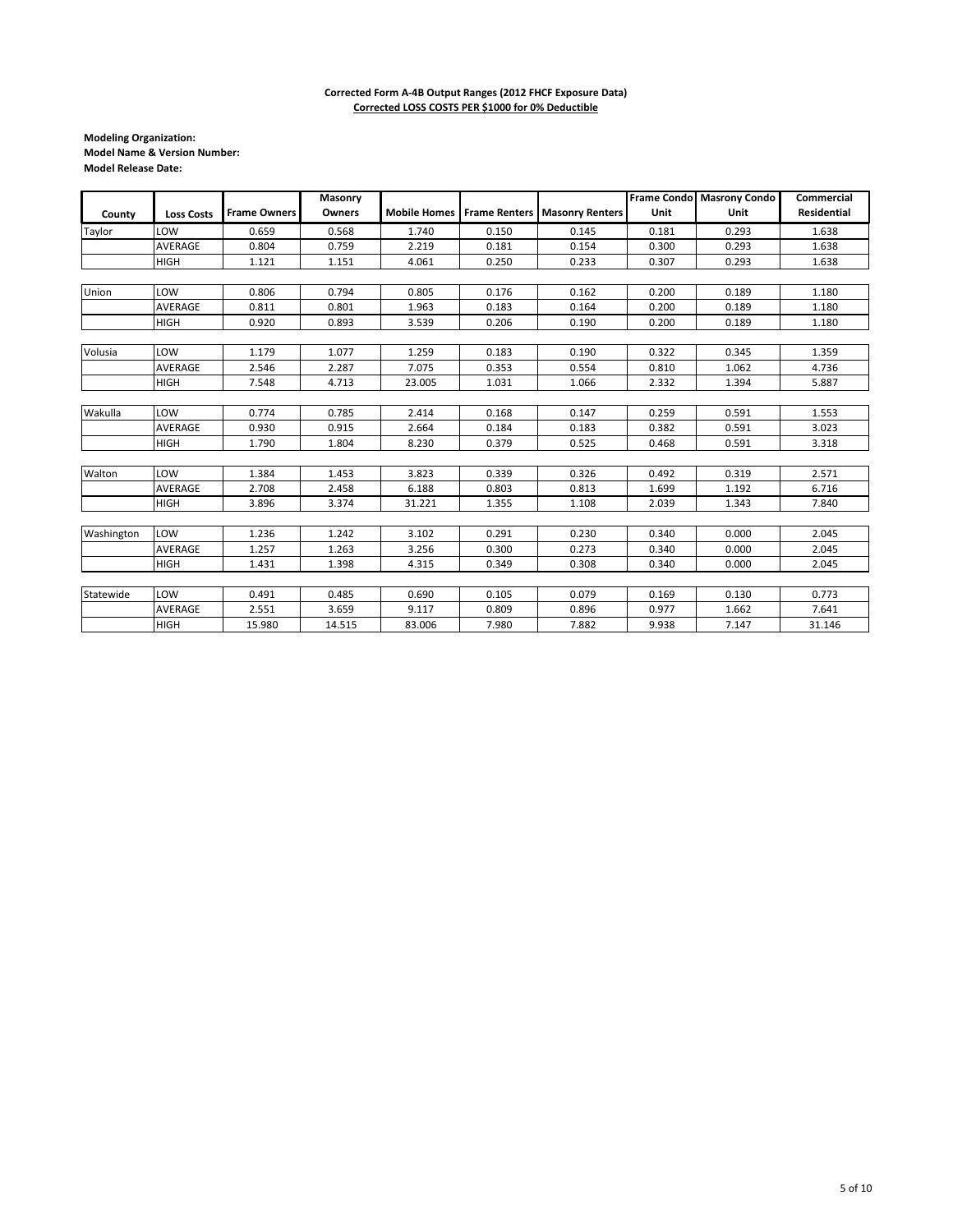| <b>Residential</b><br><b>Frame Owners</b><br>Owners<br><b>Mobile Homes</b><br><b>Frame Renters</b><br><b>Masonry Renters</b><br>Unit<br>Unit<br>County<br><b>Loss Costs</b><br>Alachua<br>LOW<br>0.120<br>0.097<br>0.210<br>0.036<br>0.027<br>0.033<br>0.029<br>0.108<br>AVERAGE<br>0.040<br>0.186<br>0.193<br>1.792<br>0.041<br>0.039<br>0.045<br>0.371<br>HIGH<br>0.316<br>0.307<br>4.392<br>0.068<br>0.074<br>0.050<br>0.048<br>0.695<br>LOW<br>0.102<br>0.103<br>0.633<br>0.022<br>0.000<br>0.000<br>0.000<br><b>Baker</b><br>0.025<br>AVERAGE<br>0.115<br>0.112<br>0.844<br>0.027<br>0.024<br>0.000<br>0.000<br>0.000<br>0.136<br>0.000<br>0.000<br>0.000<br>HIGH<br>0.119<br>1.010<br>0.028<br>0.031<br>Bay<br>LOW<br>0.254<br>0.303<br>1.496<br>0.097<br>0.055<br>0.087<br>0.071<br>0.411<br>AVERAGE<br>1.004<br>5.653<br>0.917<br>2.923<br>0.886<br>0.236<br>0.210<br>0.411<br>1.964<br>2.032<br>17.317<br>1.337<br>0.706<br>3.905<br><b>HIGH</b><br>0.664<br>0.561<br><b>Bradford</b><br>LOW<br>0.148<br>0.141<br>0.902<br>0.034<br>0.027<br>0.000<br>0.000<br>0.000<br>AVERAGE<br>0.182<br>0.177<br>1.270<br>0.041<br>0.034<br>0.000<br>0.000<br>0.000<br><b>HIGH</b><br>0.255<br>1.825<br>0.047<br>0.069<br>0.000<br>0.000<br>0.000<br>0.259<br><b>Brevard</b><br>LOW<br>1.241<br>0.364<br>0.513<br>0.072<br>0.095<br>0.066<br>0.734<br>0.077<br>AVERAGE<br>2.296<br>2.023<br>12.800<br>0.360<br>0.482<br>0.835<br>2.868<br>0.307<br>HIGH<br>7.796<br>6.518<br>30.003<br>2.406<br>2.091<br>3.216<br>2.254<br>6.835<br>LOW<br>0.657<br>0.700<br>0.830<br>0.109<br>0.915<br>Broward<br>0.118<br>0.147<br>0.110<br>AVERAGE<br>3.369<br>2.725<br>20.815<br>0.697<br>0.632<br>0.722<br>1.089<br>4.512<br>9.769<br>46.633<br>3.701<br>2.297<br>6.403<br>2.927<br>9.738<br>HIGH<br>11.272<br>Calhoun<br>0.977<br>LOW<br>0.208<br>0.211<br>0.054<br>0.050<br>0.000<br>0.000<br>0.000<br>AVERAGE<br>0.243<br>0.222<br>1.668<br>0.056<br>0.065<br>0.000<br>0.000<br>0.000<br>0.239<br>0.057<br>0.090<br>0.000<br>0.000<br><b>HIGH</b><br>0.264<br>1.865<br>0.000<br>Charlotte<br>LOW<br>5.196<br>1.761<br>1.477<br>0.115<br>0.110<br>0.087<br>0.160<br>0.875<br>AVERAGE<br>2.363<br>1.909<br>8.738<br>0.218<br>0.168<br>0.218<br>0.504<br>1.090<br>3.880<br>28.048<br>0.479<br>0.843<br>0.423<br>1.869<br>HIGH<br>3.113<br>0.237<br>Citrus<br>LOW<br>0.972<br>0.232<br>3.137<br>0.056<br>0.053<br>0.042<br>0.042<br>0.356<br>1.134<br>0.077<br>0.106<br>AVERAGE<br>0.914<br>3.939<br>0.066<br>0.097<br>0.485<br>HIGH<br>2.149<br>1.453<br>5.983<br>0.116<br>0.090<br>0.122<br>0.164<br>0.634<br>Clay<br>LOW<br>0.115<br>0.028<br>0.192<br>0.081<br>1.136<br>0.028<br>0.026<br>0.023<br>AVERAGE<br>0.142<br>0.142<br>1.384<br>0.035<br>0.033<br>0.033<br>0.029<br>0.249<br>0.277<br>0.251<br>2.898<br>0.044<br>0.043<br>0.042<br>0.053<br>0.333<br>HIGH<br>Collier<br>LOW<br>0.846<br>0.611<br>0.687<br>0.176<br>0.109<br>0.085<br>0.083<br>0.994<br>AVERAGE<br>2.618<br>2.136<br>15.934<br>0.331<br>0.283<br>0.410<br>0.390<br>1.676<br>4.745<br><b>HIGH</b><br>7.635<br>39.518<br>0.714<br>0.557<br>1.157<br>0.818<br>3.815<br>LOW<br>0.121<br>0.096<br>0.532<br>0.029<br>0.025<br>0.030<br>0.033<br>0.182<br>Columbia<br>0.034<br>0.182<br>AVERAGE<br>0.149<br>0.142<br>1.096<br>0.035<br>0.032<br>0.035<br>HIGH<br>0.186<br>0.160<br>1.325<br>0.038<br>0.037<br>0.038<br>0.036<br>0.182<br>De Soto<br>LOW<br>0.662<br>0.579<br>0.180<br>0.820<br>1.671<br>0.139<br>0.106<br>0.131<br>0.182<br>AVERAGE<br>1.818<br>1.718<br>6.146<br>0.144<br>0.133<br>0.193<br>1.000<br>2.672<br>1.974<br>10.981<br>0.267<br>0.183<br>0.194<br>1.004<br>HIGH<br>0.183<br>Dixie<br>LOW<br>0.229<br>0.196<br>0.052<br>0.033<br>0.036<br>0.036<br>0.225<br>1.861<br>AVERAGE<br>0.285<br>0.216<br>2.044<br>0.060<br>0.058<br>0.066<br>0.057<br>0.407<br>HIGH<br>0.738<br>0.494<br>8.696<br>0.063<br>0.058<br>0.082<br>0.073<br>0.458<br>Duval<br>LOW<br>0.081<br>0.023<br>0.066<br>0.151<br>0.025<br>0.020<br>0.018<br>0.181<br>0.202<br>AVERAGE<br>0.187<br>1.364<br>0.043<br>0.038<br>0.040<br>0.045<br>0.437<br>0.725<br>4.830<br>0.218<br>0.129<br>0.187<br>0.117<br>HIGH<br>0.605<br>1.891<br>LOW<br>Escambia<br>0.504<br>0.500<br>1.237<br>0.116<br>0.110<br>0.070<br>0.064<br>0.961 |  | Masonry |  |  | Frame Condo Masrony Condo | Commercial |
|----------------------------------------------------------------------------------------------------------------------------------------------------------------------------------------------------------------------------------------------------------------------------------------------------------------------------------------------------------------------------------------------------------------------------------------------------------------------------------------------------------------------------------------------------------------------------------------------------------------------------------------------------------------------------------------------------------------------------------------------------------------------------------------------------------------------------------------------------------------------------------------------------------------------------------------------------------------------------------------------------------------------------------------------------------------------------------------------------------------------------------------------------------------------------------------------------------------------------------------------------------------------------------------------------------------------------------------------------------------------------------------------------------------------------------------------------------------------------------------------------------------------------------------------------------------------------------------------------------------------------------------------------------------------------------------------------------------------------------------------------------------------------------------------------------------------------------------------------------------------------------------------------------------------------------------------------------------------------------------------------------------------------------------------------------------------------------------------------------------------------------------------------------------------------------------------------------------------------------------------------------------------------------------------------------------------------------------------------------------------------------------------------------------------------------------------------------------------------------------------------------------------------------------------------------------------------------------------------------------------------------------------------------------------------------------------------------------------------------------------------------------------------------------------------------------------------------------------------------------------------------------------------------------------------------------------------------------------------------------------------------------------------------------------------------------------------------------------------------------------------------------------------------------------------------------------------------------------------------------------------------------------------------------------------------------------------------------------------------------------------------------------------------------------------------------------------------------------------------------------------------------------------------------------------------------------------------------------------------------------------------------------------------------------------------------------------------------------------------------------------------------------------------------------------------------------------------------------------------------------------------------------------------------------------------------------------------------------------------------------------------------------------------------------------------------------------------------------------------------------------------------------------------------------------------------------------------------------------------------------------------------------------|--|---------|--|--|---------------------------|------------|
|                                                                                                                                                                                                                                                                                                                                                                                                                                                                                                                                                                                                                                                                                                                                                                                                                                                                                                                                                                                                                                                                                                                                                                                                                                                                                                                                                                                                                                                                                                                                                                                                                                                                                                                                                                                                                                                                                                                                                                                                                                                                                                                                                                                                                                                                                                                                                                                                                                                                                                                                                                                                                                                                                                                                                                                                                                                                                                                                                                                                                                                                                                                                                                                                                                                                                                                                                                                                                                                                                                                                                                                                                                                                                                                                                                                                                                                                                                                                                                                                                                                                                                                                                                                                                                                                            |  |         |  |  |                           |            |
|                                                                                                                                                                                                                                                                                                                                                                                                                                                                                                                                                                                                                                                                                                                                                                                                                                                                                                                                                                                                                                                                                                                                                                                                                                                                                                                                                                                                                                                                                                                                                                                                                                                                                                                                                                                                                                                                                                                                                                                                                                                                                                                                                                                                                                                                                                                                                                                                                                                                                                                                                                                                                                                                                                                                                                                                                                                                                                                                                                                                                                                                                                                                                                                                                                                                                                                                                                                                                                                                                                                                                                                                                                                                                                                                                                                                                                                                                                                                                                                                                                                                                                                                                                                                                                                                            |  |         |  |  |                           |            |
|                                                                                                                                                                                                                                                                                                                                                                                                                                                                                                                                                                                                                                                                                                                                                                                                                                                                                                                                                                                                                                                                                                                                                                                                                                                                                                                                                                                                                                                                                                                                                                                                                                                                                                                                                                                                                                                                                                                                                                                                                                                                                                                                                                                                                                                                                                                                                                                                                                                                                                                                                                                                                                                                                                                                                                                                                                                                                                                                                                                                                                                                                                                                                                                                                                                                                                                                                                                                                                                                                                                                                                                                                                                                                                                                                                                                                                                                                                                                                                                                                                                                                                                                                                                                                                                                            |  |         |  |  |                           |            |
|                                                                                                                                                                                                                                                                                                                                                                                                                                                                                                                                                                                                                                                                                                                                                                                                                                                                                                                                                                                                                                                                                                                                                                                                                                                                                                                                                                                                                                                                                                                                                                                                                                                                                                                                                                                                                                                                                                                                                                                                                                                                                                                                                                                                                                                                                                                                                                                                                                                                                                                                                                                                                                                                                                                                                                                                                                                                                                                                                                                                                                                                                                                                                                                                                                                                                                                                                                                                                                                                                                                                                                                                                                                                                                                                                                                                                                                                                                                                                                                                                                                                                                                                                                                                                                                                            |  |         |  |  |                           |            |
|                                                                                                                                                                                                                                                                                                                                                                                                                                                                                                                                                                                                                                                                                                                                                                                                                                                                                                                                                                                                                                                                                                                                                                                                                                                                                                                                                                                                                                                                                                                                                                                                                                                                                                                                                                                                                                                                                                                                                                                                                                                                                                                                                                                                                                                                                                                                                                                                                                                                                                                                                                                                                                                                                                                                                                                                                                                                                                                                                                                                                                                                                                                                                                                                                                                                                                                                                                                                                                                                                                                                                                                                                                                                                                                                                                                                                                                                                                                                                                                                                                                                                                                                                                                                                                                                            |  |         |  |  |                           |            |
|                                                                                                                                                                                                                                                                                                                                                                                                                                                                                                                                                                                                                                                                                                                                                                                                                                                                                                                                                                                                                                                                                                                                                                                                                                                                                                                                                                                                                                                                                                                                                                                                                                                                                                                                                                                                                                                                                                                                                                                                                                                                                                                                                                                                                                                                                                                                                                                                                                                                                                                                                                                                                                                                                                                                                                                                                                                                                                                                                                                                                                                                                                                                                                                                                                                                                                                                                                                                                                                                                                                                                                                                                                                                                                                                                                                                                                                                                                                                                                                                                                                                                                                                                                                                                                                                            |  |         |  |  |                           |            |
|                                                                                                                                                                                                                                                                                                                                                                                                                                                                                                                                                                                                                                                                                                                                                                                                                                                                                                                                                                                                                                                                                                                                                                                                                                                                                                                                                                                                                                                                                                                                                                                                                                                                                                                                                                                                                                                                                                                                                                                                                                                                                                                                                                                                                                                                                                                                                                                                                                                                                                                                                                                                                                                                                                                                                                                                                                                                                                                                                                                                                                                                                                                                                                                                                                                                                                                                                                                                                                                                                                                                                                                                                                                                                                                                                                                                                                                                                                                                                                                                                                                                                                                                                                                                                                                                            |  |         |  |  |                           |            |
|                                                                                                                                                                                                                                                                                                                                                                                                                                                                                                                                                                                                                                                                                                                                                                                                                                                                                                                                                                                                                                                                                                                                                                                                                                                                                                                                                                                                                                                                                                                                                                                                                                                                                                                                                                                                                                                                                                                                                                                                                                                                                                                                                                                                                                                                                                                                                                                                                                                                                                                                                                                                                                                                                                                                                                                                                                                                                                                                                                                                                                                                                                                                                                                                                                                                                                                                                                                                                                                                                                                                                                                                                                                                                                                                                                                                                                                                                                                                                                                                                                                                                                                                                                                                                                                                            |  |         |  |  |                           |            |
|                                                                                                                                                                                                                                                                                                                                                                                                                                                                                                                                                                                                                                                                                                                                                                                                                                                                                                                                                                                                                                                                                                                                                                                                                                                                                                                                                                                                                                                                                                                                                                                                                                                                                                                                                                                                                                                                                                                                                                                                                                                                                                                                                                                                                                                                                                                                                                                                                                                                                                                                                                                                                                                                                                                                                                                                                                                                                                                                                                                                                                                                                                                                                                                                                                                                                                                                                                                                                                                                                                                                                                                                                                                                                                                                                                                                                                                                                                                                                                                                                                                                                                                                                                                                                                                                            |  |         |  |  |                           |            |
|                                                                                                                                                                                                                                                                                                                                                                                                                                                                                                                                                                                                                                                                                                                                                                                                                                                                                                                                                                                                                                                                                                                                                                                                                                                                                                                                                                                                                                                                                                                                                                                                                                                                                                                                                                                                                                                                                                                                                                                                                                                                                                                                                                                                                                                                                                                                                                                                                                                                                                                                                                                                                                                                                                                                                                                                                                                                                                                                                                                                                                                                                                                                                                                                                                                                                                                                                                                                                                                                                                                                                                                                                                                                                                                                                                                                                                                                                                                                                                                                                                                                                                                                                                                                                                                                            |  |         |  |  |                           |            |
|                                                                                                                                                                                                                                                                                                                                                                                                                                                                                                                                                                                                                                                                                                                                                                                                                                                                                                                                                                                                                                                                                                                                                                                                                                                                                                                                                                                                                                                                                                                                                                                                                                                                                                                                                                                                                                                                                                                                                                                                                                                                                                                                                                                                                                                                                                                                                                                                                                                                                                                                                                                                                                                                                                                                                                                                                                                                                                                                                                                                                                                                                                                                                                                                                                                                                                                                                                                                                                                                                                                                                                                                                                                                                                                                                                                                                                                                                                                                                                                                                                                                                                                                                                                                                                                                            |  |         |  |  |                           |            |
|                                                                                                                                                                                                                                                                                                                                                                                                                                                                                                                                                                                                                                                                                                                                                                                                                                                                                                                                                                                                                                                                                                                                                                                                                                                                                                                                                                                                                                                                                                                                                                                                                                                                                                                                                                                                                                                                                                                                                                                                                                                                                                                                                                                                                                                                                                                                                                                                                                                                                                                                                                                                                                                                                                                                                                                                                                                                                                                                                                                                                                                                                                                                                                                                                                                                                                                                                                                                                                                                                                                                                                                                                                                                                                                                                                                                                                                                                                                                                                                                                                                                                                                                                                                                                                                                            |  |         |  |  |                           |            |
|                                                                                                                                                                                                                                                                                                                                                                                                                                                                                                                                                                                                                                                                                                                                                                                                                                                                                                                                                                                                                                                                                                                                                                                                                                                                                                                                                                                                                                                                                                                                                                                                                                                                                                                                                                                                                                                                                                                                                                                                                                                                                                                                                                                                                                                                                                                                                                                                                                                                                                                                                                                                                                                                                                                                                                                                                                                                                                                                                                                                                                                                                                                                                                                                                                                                                                                                                                                                                                                                                                                                                                                                                                                                                                                                                                                                                                                                                                                                                                                                                                                                                                                                                                                                                                                                            |  |         |  |  |                           |            |
|                                                                                                                                                                                                                                                                                                                                                                                                                                                                                                                                                                                                                                                                                                                                                                                                                                                                                                                                                                                                                                                                                                                                                                                                                                                                                                                                                                                                                                                                                                                                                                                                                                                                                                                                                                                                                                                                                                                                                                                                                                                                                                                                                                                                                                                                                                                                                                                                                                                                                                                                                                                                                                                                                                                                                                                                                                                                                                                                                                                                                                                                                                                                                                                                                                                                                                                                                                                                                                                                                                                                                                                                                                                                                                                                                                                                                                                                                                                                                                                                                                                                                                                                                                                                                                                                            |  |         |  |  |                           |            |
|                                                                                                                                                                                                                                                                                                                                                                                                                                                                                                                                                                                                                                                                                                                                                                                                                                                                                                                                                                                                                                                                                                                                                                                                                                                                                                                                                                                                                                                                                                                                                                                                                                                                                                                                                                                                                                                                                                                                                                                                                                                                                                                                                                                                                                                                                                                                                                                                                                                                                                                                                                                                                                                                                                                                                                                                                                                                                                                                                                                                                                                                                                                                                                                                                                                                                                                                                                                                                                                                                                                                                                                                                                                                                                                                                                                                                                                                                                                                                                                                                                                                                                                                                                                                                                                                            |  |         |  |  |                           |            |
|                                                                                                                                                                                                                                                                                                                                                                                                                                                                                                                                                                                                                                                                                                                                                                                                                                                                                                                                                                                                                                                                                                                                                                                                                                                                                                                                                                                                                                                                                                                                                                                                                                                                                                                                                                                                                                                                                                                                                                                                                                                                                                                                                                                                                                                                                                                                                                                                                                                                                                                                                                                                                                                                                                                                                                                                                                                                                                                                                                                                                                                                                                                                                                                                                                                                                                                                                                                                                                                                                                                                                                                                                                                                                                                                                                                                                                                                                                                                                                                                                                                                                                                                                                                                                                                                            |  |         |  |  |                           |            |
|                                                                                                                                                                                                                                                                                                                                                                                                                                                                                                                                                                                                                                                                                                                                                                                                                                                                                                                                                                                                                                                                                                                                                                                                                                                                                                                                                                                                                                                                                                                                                                                                                                                                                                                                                                                                                                                                                                                                                                                                                                                                                                                                                                                                                                                                                                                                                                                                                                                                                                                                                                                                                                                                                                                                                                                                                                                                                                                                                                                                                                                                                                                                                                                                                                                                                                                                                                                                                                                                                                                                                                                                                                                                                                                                                                                                                                                                                                                                                                                                                                                                                                                                                                                                                                                                            |  |         |  |  |                           |            |
|                                                                                                                                                                                                                                                                                                                                                                                                                                                                                                                                                                                                                                                                                                                                                                                                                                                                                                                                                                                                                                                                                                                                                                                                                                                                                                                                                                                                                                                                                                                                                                                                                                                                                                                                                                                                                                                                                                                                                                                                                                                                                                                                                                                                                                                                                                                                                                                                                                                                                                                                                                                                                                                                                                                                                                                                                                                                                                                                                                                                                                                                                                                                                                                                                                                                                                                                                                                                                                                                                                                                                                                                                                                                                                                                                                                                                                                                                                                                                                                                                                                                                                                                                                                                                                                                            |  |         |  |  |                           |            |
|                                                                                                                                                                                                                                                                                                                                                                                                                                                                                                                                                                                                                                                                                                                                                                                                                                                                                                                                                                                                                                                                                                                                                                                                                                                                                                                                                                                                                                                                                                                                                                                                                                                                                                                                                                                                                                                                                                                                                                                                                                                                                                                                                                                                                                                                                                                                                                                                                                                                                                                                                                                                                                                                                                                                                                                                                                                                                                                                                                                                                                                                                                                                                                                                                                                                                                                                                                                                                                                                                                                                                                                                                                                                                                                                                                                                                                                                                                                                                                                                                                                                                                                                                                                                                                                                            |  |         |  |  |                           |            |
|                                                                                                                                                                                                                                                                                                                                                                                                                                                                                                                                                                                                                                                                                                                                                                                                                                                                                                                                                                                                                                                                                                                                                                                                                                                                                                                                                                                                                                                                                                                                                                                                                                                                                                                                                                                                                                                                                                                                                                                                                                                                                                                                                                                                                                                                                                                                                                                                                                                                                                                                                                                                                                                                                                                                                                                                                                                                                                                                                                                                                                                                                                                                                                                                                                                                                                                                                                                                                                                                                                                                                                                                                                                                                                                                                                                                                                                                                                                                                                                                                                                                                                                                                                                                                                                                            |  |         |  |  |                           |            |
|                                                                                                                                                                                                                                                                                                                                                                                                                                                                                                                                                                                                                                                                                                                                                                                                                                                                                                                                                                                                                                                                                                                                                                                                                                                                                                                                                                                                                                                                                                                                                                                                                                                                                                                                                                                                                                                                                                                                                                                                                                                                                                                                                                                                                                                                                                                                                                                                                                                                                                                                                                                                                                                                                                                                                                                                                                                                                                                                                                                                                                                                                                                                                                                                                                                                                                                                                                                                                                                                                                                                                                                                                                                                                                                                                                                                                                                                                                                                                                                                                                                                                                                                                                                                                                                                            |  |         |  |  |                           |            |
|                                                                                                                                                                                                                                                                                                                                                                                                                                                                                                                                                                                                                                                                                                                                                                                                                                                                                                                                                                                                                                                                                                                                                                                                                                                                                                                                                                                                                                                                                                                                                                                                                                                                                                                                                                                                                                                                                                                                                                                                                                                                                                                                                                                                                                                                                                                                                                                                                                                                                                                                                                                                                                                                                                                                                                                                                                                                                                                                                                                                                                                                                                                                                                                                                                                                                                                                                                                                                                                                                                                                                                                                                                                                                                                                                                                                                                                                                                                                                                                                                                                                                                                                                                                                                                                                            |  |         |  |  |                           |            |
|                                                                                                                                                                                                                                                                                                                                                                                                                                                                                                                                                                                                                                                                                                                                                                                                                                                                                                                                                                                                                                                                                                                                                                                                                                                                                                                                                                                                                                                                                                                                                                                                                                                                                                                                                                                                                                                                                                                                                                                                                                                                                                                                                                                                                                                                                                                                                                                                                                                                                                                                                                                                                                                                                                                                                                                                                                                                                                                                                                                                                                                                                                                                                                                                                                                                                                                                                                                                                                                                                                                                                                                                                                                                                                                                                                                                                                                                                                                                                                                                                                                                                                                                                                                                                                                                            |  |         |  |  |                           |            |
|                                                                                                                                                                                                                                                                                                                                                                                                                                                                                                                                                                                                                                                                                                                                                                                                                                                                                                                                                                                                                                                                                                                                                                                                                                                                                                                                                                                                                                                                                                                                                                                                                                                                                                                                                                                                                                                                                                                                                                                                                                                                                                                                                                                                                                                                                                                                                                                                                                                                                                                                                                                                                                                                                                                                                                                                                                                                                                                                                                                                                                                                                                                                                                                                                                                                                                                                                                                                                                                                                                                                                                                                                                                                                                                                                                                                                                                                                                                                                                                                                                                                                                                                                                                                                                                                            |  |         |  |  |                           |            |
|                                                                                                                                                                                                                                                                                                                                                                                                                                                                                                                                                                                                                                                                                                                                                                                                                                                                                                                                                                                                                                                                                                                                                                                                                                                                                                                                                                                                                                                                                                                                                                                                                                                                                                                                                                                                                                                                                                                                                                                                                                                                                                                                                                                                                                                                                                                                                                                                                                                                                                                                                                                                                                                                                                                                                                                                                                                                                                                                                                                                                                                                                                                                                                                                                                                                                                                                                                                                                                                                                                                                                                                                                                                                                                                                                                                                                                                                                                                                                                                                                                                                                                                                                                                                                                                                            |  |         |  |  |                           |            |
|                                                                                                                                                                                                                                                                                                                                                                                                                                                                                                                                                                                                                                                                                                                                                                                                                                                                                                                                                                                                                                                                                                                                                                                                                                                                                                                                                                                                                                                                                                                                                                                                                                                                                                                                                                                                                                                                                                                                                                                                                                                                                                                                                                                                                                                                                                                                                                                                                                                                                                                                                                                                                                                                                                                                                                                                                                                                                                                                                                                                                                                                                                                                                                                                                                                                                                                                                                                                                                                                                                                                                                                                                                                                                                                                                                                                                                                                                                                                                                                                                                                                                                                                                                                                                                                                            |  |         |  |  |                           |            |
|                                                                                                                                                                                                                                                                                                                                                                                                                                                                                                                                                                                                                                                                                                                                                                                                                                                                                                                                                                                                                                                                                                                                                                                                                                                                                                                                                                                                                                                                                                                                                                                                                                                                                                                                                                                                                                                                                                                                                                                                                                                                                                                                                                                                                                                                                                                                                                                                                                                                                                                                                                                                                                                                                                                                                                                                                                                                                                                                                                                                                                                                                                                                                                                                                                                                                                                                                                                                                                                                                                                                                                                                                                                                                                                                                                                                                                                                                                                                                                                                                                                                                                                                                                                                                                                                            |  |         |  |  |                           |            |
|                                                                                                                                                                                                                                                                                                                                                                                                                                                                                                                                                                                                                                                                                                                                                                                                                                                                                                                                                                                                                                                                                                                                                                                                                                                                                                                                                                                                                                                                                                                                                                                                                                                                                                                                                                                                                                                                                                                                                                                                                                                                                                                                                                                                                                                                                                                                                                                                                                                                                                                                                                                                                                                                                                                                                                                                                                                                                                                                                                                                                                                                                                                                                                                                                                                                                                                                                                                                                                                                                                                                                                                                                                                                                                                                                                                                                                                                                                                                                                                                                                                                                                                                                                                                                                                                            |  |         |  |  |                           |            |
|                                                                                                                                                                                                                                                                                                                                                                                                                                                                                                                                                                                                                                                                                                                                                                                                                                                                                                                                                                                                                                                                                                                                                                                                                                                                                                                                                                                                                                                                                                                                                                                                                                                                                                                                                                                                                                                                                                                                                                                                                                                                                                                                                                                                                                                                                                                                                                                                                                                                                                                                                                                                                                                                                                                                                                                                                                                                                                                                                                                                                                                                                                                                                                                                                                                                                                                                                                                                                                                                                                                                                                                                                                                                                                                                                                                                                                                                                                                                                                                                                                                                                                                                                                                                                                                                            |  |         |  |  |                           |            |
|                                                                                                                                                                                                                                                                                                                                                                                                                                                                                                                                                                                                                                                                                                                                                                                                                                                                                                                                                                                                                                                                                                                                                                                                                                                                                                                                                                                                                                                                                                                                                                                                                                                                                                                                                                                                                                                                                                                                                                                                                                                                                                                                                                                                                                                                                                                                                                                                                                                                                                                                                                                                                                                                                                                                                                                                                                                                                                                                                                                                                                                                                                                                                                                                                                                                                                                                                                                                                                                                                                                                                                                                                                                                                                                                                                                                                                                                                                                                                                                                                                                                                                                                                                                                                                                                            |  |         |  |  |                           |            |
|                                                                                                                                                                                                                                                                                                                                                                                                                                                                                                                                                                                                                                                                                                                                                                                                                                                                                                                                                                                                                                                                                                                                                                                                                                                                                                                                                                                                                                                                                                                                                                                                                                                                                                                                                                                                                                                                                                                                                                                                                                                                                                                                                                                                                                                                                                                                                                                                                                                                                                                                                                                                                                                                                                                                                                                                                                                                                                                                                                                                                                                                                                                                                                                                                                                                                                                                                                                                                                                                                                                                                                                                                                                                                                                                                                                                                                                                                                                                                                                                                                                                                                                                                                                                                                                                            |  |         |  |  |                           |            |
|                                                                                                                                                                                                                                                                                                                                                                                                                                                                                                                                                                                                                                                                                                                                                                                                                                                                                                                                                                                                                                                                                                                                                                                                                                                                                                                                                                                                                                                                                                                                                                                                                                                                                                                                                                                                                                                                                                                                                                                                                                                                                                                                                                                                                                                                                                                                                                                                                                                                                                                                                                                                                                                                                                                                                                                                                                                                                                                                                                                                                                                                                                                                                                                                                                                                                                                                                                                                                                                                                                                                                                                                                                                                                                                                                                                                                                                                                                                                                                                                                                                                                                                                                                                                                                                                            |  |         |  |  |                           |            |
|                                                                                                                                                                                                                                                                                                                                                                                                                                                                                                                                                                                                                                                                                                                                                                                                                                                                                                                                                                                                                                                                                                                                                                                                                                                                                                                                                                                                                                                                                                                                                                                                                                                                                                                                                                                                                                                                                                                                                                                                                                                                                                                                                                                                                                                                                                                                                                                                                                                                                                                                                                                                                                                                                                                                                                                                                                                                                                                                                                                                                                                                                                                                                                                                                                                                                                                                                                                                                                                                                                                                                                                                                                                                                                                                                                                                                                                                                                                                                                                                                                                                                                                                                                                                                                                                            |  |         |  |  |                           |            |
|                                                                                                                                                                                                                                                                                                                                                                                                                                                                                                                                                                                                                                                                                                                                                                                                                                                                                                                                                                                                                                                                                                                                                                                                                                                                                                                                                                                                                                                                                                                                                                                                                                                                                                                                                                                                                                                                                                                                                                                                                                                                                                                                                                                                                                                                                                                                                                                                                                                                                                                                                                                                                                                                                                                                                                                                                                                                                                                                                                                                                                                                                                                                                                                                                                                                                                                                                                                                                                                                                                                                                                                                                                                                                                                                                                                                                                                                                                                                                                                                                                                                                                                                                                                                                                                                            |  |         |  |  |                           |            |
|                                                                                                                                                                                                                                                                                                                                                                                                                                                                                                                                                                                                                                                                                                                                                                                                                                                                                                                                                                                                                                                                                                                                                                                                                                                                                                                                                                                                                                                                                                                                                                                                                                                                                                                                                                                                                                                                                                                                                                                                                                                                                                                                                                                                                                                                                                                                                                                                                                                                                                                                                                                                                                                                                                                                                                                                                                                                                                                                                                                                                                                                                                                                                                                                                                                                                                                                                                                                                                                                                                                                                                                                                                                                                                                                                                                                                                                                                                                                                                                                                                                                                                                                                                                                                                                                            |  |         |  |  |                           |            |
|                                                                                                                                                                                                                                                                                                                                                                                                                                                                                                                                                                                                                                                                                                                                                                                                                                                                                                                                                                                                                                                                                                                                                                                                                                                                                                                                                                                                                                                                                                                                                                                                                                                                                                                                                                                                                                                                                                                                                                                                                                                                                                                                                                                                                                                                                                                                                                                                                                                                                                                                                                                                                                                                                                                                                                                                                                                                                                                                                                                                                                                                                                                                                                                                                                                                                                                                                                                                                                                                                                                                                                                                                                                                                                                                                                                                                                                                                                                                                                                                                                                                                                                                                                                                                                                                            |  |         |  |  |                           |            |
|                                                                                                                                                                                                                                                                                                                                                                                                                                                                                                                                                                                                                                                                                                                                                                                                                                                                                                                                                                                                                                                                                                                                                                                                                                                                                                                                                                                                                                                                                                                                                                                                                                                                                                                                                                                                                                                                                                                                                                                                                                                                                                                                                                                                                                                                                                                                                                                                                                                                                                                                                                                                                                                                                                                                                                                                                                                                                                                                                                                                                                                                                                                                                                                                                                                                                                                                                                                                                                                                                                                                                                                                                                                                                                                                                                                                                                                                                                                                                                                                                                                                                                                                                                                                                                                                            |  |         |  |  |                           |            |
|                                                                                                                                                                                                                                                                                                                                                                                                                                                                                                                                                                                                                                                                                                                                                                                                                                                                                                                                                                                                                                                                                                                                                                                                                                                                                                                                                                                                                                                                                                                                                                                                                                                                                                                                                                                                                                                                                                                                                                                                                                                                                                                                                                                                                                                                                                                                                                                                                                                                                                                                                                                                                                                                                                                                                                                                                                                                                                                                                                                                                                                                                                                                                                                                                                                                                                                                                                                                                                                                                                                                                                                                                                                                                                                                                                                                                                                                                                                                                                                                                                                                                                                                                                                                                                                                            |  |         |  |  |                           |            |
|                                                                                                                                                                                                                                                                                                                                                                                                                                                                                                                                                                                                                                                                                                                                                                                                                                                                                                                                                                                                                                                                                                                                                                                                                                                                                                                                                                                                                                                                                                                                                                                                                                                                                                                                                                                                                                                                                                                                                                                                                                                                                                                                                                                                                                                                                                                                                                                                                                                                                                                                                                                                                                                                                                                                                                                                                                                                                                                                                                                                                                                                                                                                                                                                                                                                                                                                                                                                                                                                                                                                                                                                                                                                                                                                                                                                                                                                                                                                                                                                                                                                                                                                                                                                                                                                            |  |         |  |  |                           |            |
|                                                                                                                                                                                                                                                                                                                                                                                                                                                                                                                                                                                                                                                                                                                                                                                                                                                                                                                                                                                                                                                                                                                                                                                                                                                                                                                                                                                                                                                                                                                                                                                                                                                                                                                                                                                                                                                                                                                                                                                                                                                                                                                                                                                                                                                                                                                                                                                                                                                                                                                                                                                                                                                                                                                                                                                                                                                                                                                                                                                                                                                                                                                                                                                                                                                                                                                                                                                                                                                                                                                                                                                                                                                                                                                                                                                                                                                                                                                                                                                                                                                                                                                                                                                                                                                                            |  |         |  |  |                           |            |
|                                                                                                                                                                                                                                                                                                                                                                                                                                                                                                                                                                                                                                                                                                                                                                                                                                                                                                                                                                                                                                                                                                                                                                                                                                                                                                                                                                                                                                                                                                                                                                                                                                                                                                                                                                                                                                                                                                                                                                                                                                                                                                                                                                                                                                                                                                                                                                                                                                                                                                                                                                                                                                                                                                                                                                                                                                                                                                                                                                                                                                                                                                                                                                                                                                                                                                                                                                                                                                                                                                                                                                                                                                                                                                                                                                                                                                                                                                                                                                                                                                                                                                                                                                                                                                                                            |  |         |  |  |                           |            |
|                                                                                                                                                                                                                                                                                                                                                                                                                                                                                                                                                                                                                                                                                                                                                                                                                                                                                                                                                                                                                                                                                                                                                                                                                                                                                                                                                                                                                                                                                                                                                                                                                                                                                                                                                                                                                                                                                                                                                                                                                                                                                                                                                                                                                                                                                                                                                                                                                                                                                                                                                                                                                                                                                                                                                                                                                                                                                                                                                                                                                                                                                                                                                                                                                                                                                                                                                                                                                                                                                                                                                                                                                                                                                                                                                                                                                                                                                                                                                                                                                                                                                                                                                                                                                                                                            |  |         |  |  |                           |            |
|                                                                                                                                                                                                                                                                                                                                                                                                                                                                                                                                                                                                                                                                                                                                                                                                                                                                                                                                                                                                                                                                                                                                                                                                                                                                                                                                                                                                                                                                                                                                                                                                                                                                                                                                                                                                                                                                                                                                                                                                                                                                                                                                                                                                                                                                                                                                                                                                                                                                                                                                                                                                                                                                                                                                                                                                                                                                                                                                                                                                                                                                                                                                                                                                                                                                                                                                                                                                                                                                                                                                                                                                                                                                                                                                                                                                                                                                                                                                                                                                                                                                                                                                                                                                                                                                            |  |         |  |  |                           |            |
|                                                                                                                                                                                                                                                                                                                                                                                                                                                                                                                                                                                                                                                                                                                                                                                                                                                                                                                                                                                                                                                                                                                                                                                                                                                                                                                                                                                                                                                                                                                                                                                                                                                                                                                                                                                                                                                                                                                                                                                                                                                                                                                                                                                                                                                                                                                                                                                                                                                                                                                                                                                                                                                                                                                                                                                                                                                                                                                                                                                                                                                                                                                                                                                                                                                                                                                                                                                                                                                                                                                                                                                                                                                                                                                                                                                                                                                                                                                                                                                                                                                                                                                                                                                                                                                                            |  |         |  |  |                           |            |
|                                                                                                                                                                                                                                                                                                                                                                                                                                                                                                                                                                                                                                                                                                                                                                                                                                                                                                                                                                                                                                                                                                                                                                                                                                                                                                                                                                                                                                                                                                                                                                                                                                                                                                                                                                                                                                                                                                                                                                                                                                                                                                                                                                                                                                                                                                                                                                                                                                                                                                                                                                                                                                                                                                                                                                                                                                                                                                                                                                                                                                                                                                                                                                                                                                                                                                                                                                                                                                                                                                                                                                                                                                                                                                                                                                                                                                                                                                                                                                                                                                                                                                                                                                                                                                                                            |  |         |  |  |                           |            |
|                                                                                                                                                                                                                                                                                                                                                                                                                                                                                                                                                                                                                                                                                                                                                                                                                                                                                                                                                                                                                                                                                                                                                                                                                                                                                                                                                                                                                                                                                                                                                                                                                                                                                                                                                                                                                                                                                                                                                                                                                                                                                                                                                                                                                                                                                                                                                                                                                                                                                                                                                                                                                                                                                                                                                                                                                                                                                                                                                                                                                                                                                                                                                                                                                                                                                                                                                                                                                                                                                                                                                                                                                                                                                                                                                                                                                                                                                                                                                                                                                                                                                                                                                                                                                                                                            |  |         |  |  |                           |            |
|                                                                                                                                                                                                                                                                                                                                                                                                                                                                                                                                                                                                                                                                                                                                                                                                                                                                                                                                                                                                                                                                                                                                                                                                                                                                                                                                                                                                                                                                                                                                                                                                                                                                                                                                                                                                                                                                                                                                                                                                                                                                                                                                                                                                                                                                                                                                                                                                                                                                                                                                                                                                                                                                                                                                                                                                                                                                                                                                                                                                                                                                                                                                                                                                                                                                                                                                                                                                                                                                                                                                                                                                                                                                                                                                                                                                                                                                                                                                                                                                                                                                                                                                                                                                                                                                            |  |         |  |  |                           |            |
|                                                                                                                                                                                                                                                                                                                                                                                                                                                                                                                                                                                                                                                                                                                                                                                                                                                                                                                                                                                                                                                                                                                                                                                                                                                                                                                                                                                                                                                                                                                                                                                                                                                                                                                                                                                                                                                                                                                                                                                                                                                                                                                                                                                                                                                                                                                                                                                                                                                                                                                                                                                                                                                                                                                                                                                                                                                                                                                                                                                                                                                                                                                                                                                                                                                                                                                                                                                                                                                                                                                                                                                                                                                                                                                                                                                                                                                                                                                                                                                                                                                                                                                                                                                                                                                                            |  |         |  |  |                           |            |
|                                                                                                                                                                                                                                                                                                                                                                                                                                                                                                                                                                                                                                                                                                                                                                                                                                                                                                                                                                                                                                                                                                                                                                                                                                                                                                                                                                                                                                                                                                                                                                                                                                                                                                                                                                                                                                                                                                                                                                                                                                                                                                                                                                                                                                                                                                                                                                                                                                                                                                                                                                                                                                                                                                                                                                                                                                                                                                                                                                                                                                                                                                                                                                                                                                                                                                                                                                                                                                                                                                                                                                                                                                                                                                                                                                                                                                                                                                                                                                                                                                                                                                                                                                                                                                                                            |  |         |  |  |                           |            |
|                                                                                                                                                                                                                                                                                                                                                                                                                                                                                                                                                                                                                                                                                                                                                                                                                                                                                                                                                                                                                                                                                                                                                                                                                                                                                                                                                                                                                                                                                                                                                                                                                                                                                                                                                                                                                                                                                                                                                                                                                                                                                                                                                                                                                                                                                                                                                                                                                                                                                                                                                                                                                                                                                                                                                                                                                                                                                                                                                                                                                                                                                                                                                                                                                                                                                                                                                                                                                                                                                                                                                                                                                                                                                                                                                                                                                                                                                                                                                                                                                                                                                                                                                                                                                                                                            |  |         |  |  |                           |            |
|                                                                                                                                                                                                                                                                                                                                                                                                                                                                                                                                                                                                                                                                                                                                                                                                                                                                                                                                                                                                                                                                                                                                                                                                                                                                                                                                                                                                                                                                                                                                                                                                                                                                                                                                                                                                                                                                                                                                                                                                                                                                                                                                                                                                                                                                                                                                                                                                                                                                                                                                                                                                                                                                                                                                                                                                                                                                                                                                                                                                                                                                                                                                                                                                                                                                                                                                                                                                                                                                                                                                                                                                                                                                                                                                                                                                                                                                                                                                                                                                                                                                                                                                                                                                                                                                            |  |         |  |  |                           |            |
|                                                                                                                                                                                                                                                                                                                                                                                                                                                                                                                                                                                                                                                                                                                                                                                                                                                                                                                                                                                                                                                                                                                                                                                                                                                                                                                                                                                                                                                                                                                                                                                                                                                                                                                                                                                                                                                                                                                                                                                                                                                                                                                                                                                                                                                                                                                                                                                                                                                                                                                                                                                                                                                                                                                                                                                                                                                                                                                                                                                                                                                                                                                                                                                                                                                                                                                                                                                                                                                                                                                                                                                                                                                                                                                                                                                                                                                                                                                                                                                                                                                                                                                                                                                                                                                                            |  |         |  |  |                           |            |
|                                                                                                                                                                                                                                                                                                                                                                                                                                                                                                                                                                                                                                                                                                                                                                                                                                                                                                                                                                                                                                                                                                                                                                                                                                                                                                                                                                                                                                                                                                                                                                                                                                                                                                                                                                                                                                                                                                                                                                                                                                                                                                                                                                                                                                                                                                                                                                                                                                                                                                                                                                                                                                                                                                                                                                                                                                                                                                                                                                                                                                                                                                                                                                                                                                                                                                                                                                                                                                                                                                                                                                                                                                                                                                                                                                                                                                                                                                                                                                                                                                                                                                                                                                                                                                                                            |  |         |  |  |                           |            |
|                                                                                                                                                                                                                                                                                                                                                                                                                                                                                                                                                                                                                                                                                                                                                                                                                                                                                                                                                                                                                                                                                                                                                                                                                                                                                                                                                                                                                                                                                                                                                                                                                                                                                                                                                                                                                                                                                                                                                                                                                                                                                                                                                                                                                                                                                                                                                                                                                                                                                                                                                                                                                                                                                                                                                                                                                                                                                                                                                                                                                                                                                                                                                                                                                                                                                                                                                                                                                                                                                                                                                                                                                                                                                                                                                                                                                                                                                                                                                                                                                                                                                                                                                                                                                                                                            |  |         |  |  |                           |            |
|                                                                                                                                                                                                                                                                                                                                                                                                                                                                                                                                                                                                                                                                                                                                                                                                                                                                                                                                                                                                                                                                                                                                                                                                                                                                                                                                                                                                                                                                                                                                                                                                                                                                                                                                                                                                                                                                                                                                                                                                                                                                                                                                                                                                                                                                                                                                                                                                                                                                                                                                                                                                                                                                                                                                                                                                                                                                                                                                                                                                                                                                                                                                                                                                                                                                                                                                                                                                                                                                                                                                                                                                                                                                                                                                                                                                                                                                                                                                                                                                                                                                                                                                                                                                                                                                            |  |         |  |  |                           |            |
|                                                                                                                                                                                                                                                                                                                                                                                                                                                                                                                                                                                                                                                                                                                                                                                                                                                                                                                                                                                                                                                                                                                                                                                                                                                                                                                                                                                                                                                                                                                                                                                                                                                                                                                                                                                                                                                                                                                                                                                                                                                                                                                                                                                                                                                                                                                                                                                                                                                                                                                                                                                                                                                                                                                                                                                                                                                                                                                                                                                                                                                                                                                                                                                                                                                                                                                                                                                                                                                                                                                                                                                                                                                                                                                                                                                                                                                                                                                                                                                                                                                                                                                                                                                                                                                                            |  |         |  |  |                           |            |
|                                                                                                                                                                                                                                                                                                                                                                                                                                                                                                                                                                                                                                                                                                                                                                                                                                                                                                                                                                                                                                                                                                                                                                                                                                                                                                                                                                                                                                                                                                                                                                                                                                                                                                                                                                                                                                                                                                                                                                                                                                                                                                                                                                                                                                                                                                                                                                                                                                                                                                                                                                                                                                                                                                                                                                                                                                                                                                                                                                                                                                                                                                                                                                                                                                                                                                                                                                                                                                                                                                                                                                                                                                                                                                                                                                                                                                                                                                                                                                                                                                                                                                                                                                                                                                                                            |  |         |  |  |                           |            |
|                                                                                                                                                                                                                                                                                                                                                                                                                                                                                                                                                                                                                                                                                                                                                                                                                                                                                                                                                                                                                                                                                                                                                                                                                                                                                                                                                                                                                                                                                                                                                                                                                                                                                                                                                                                                                                                                                                                                                                                                                                                                                                                                                                                                                                                                                                                                                                                                                                                                                                                                                                                                                                                                                                                                                                                                                                                                                                                                                                                                                                                                                                                                                                                                                                                                                                                                                                                                                                                                                                                                                                                                                                                                                                                                                                                                                                                                                                                                                                                                                                                                                                                                                                                                                                                                            |  |         |  |  |                           |            |
|                                                                                                                                                                                                                                                                                                                                                                                                                                                                                                                                                                                                                                                                                                                                                                                                                                                                                                                                                                                                                                                                                                                                                                                                                                                                                                                                                                                                                                                                                                                                                                                                                                                                                                                                                                                                                                                                                                                                                                                                                                                                                                                                                                                                                                                                                                                                                                                                                                                                                                                                                                                                                                                                                                                                                                                                                                                                                                                                                                                                                                                                                                                                                                                                                                                                                                                                                                                                                                                                                                                                                                                                                                                                                                                                                                                                                                                                                                                                                                                                                                                                                                                                                                                                                                                                            |  |         |  |  |                           |            |
|                                                                                                                                                                                                                                                                                                                                                                                                                                                                                                                                                                                                                                                                                                                                                                                                                                                                                                                                                                                                                                                                                                                                                                                                                                                                                                                                                                                                                                                                                                                                                                                                                                                                                                                                                                                                                                                                                                                                                                                                                                                                                                                                                                                                                                                                                                                                                                                                                                                                                                                                                                                                                                                                                                                                                                                                                                                                                                                                                                                                                                                                                                                                                                                                                                                                                                                                                                                                                                                                                                                                                                                                                                                                                                                                                                                                                                                                                                                                                                                                                                                                                                                                                                                                                                                                            |  |         |  |  |                           |            |
|                                                                                                                                                                                                                                                                                                                                                                                                                                                                                                                                                                                                                                                                                                                                                                                                                                                                                                                                                                                                                                                                                                                                                                                                                                                                                                                                                                                                                                                                                                                                                                                                                                                                                                                                                                                                                                                                                                                                                                                                                                                                                                                                                                                                                                                                                                                                                                                                                                                                                                                                                                                                                                                                                                                                                                                                                                                                                                                                                                                                                                                                                                                                                                                                                                                                                                                                                                                                                                                                                                                                                                                                                                                                                                                                                                                                                                                                                                                                                                                                                                                                                                                                                                                                                                                                            |  |         |  |  |                           |            |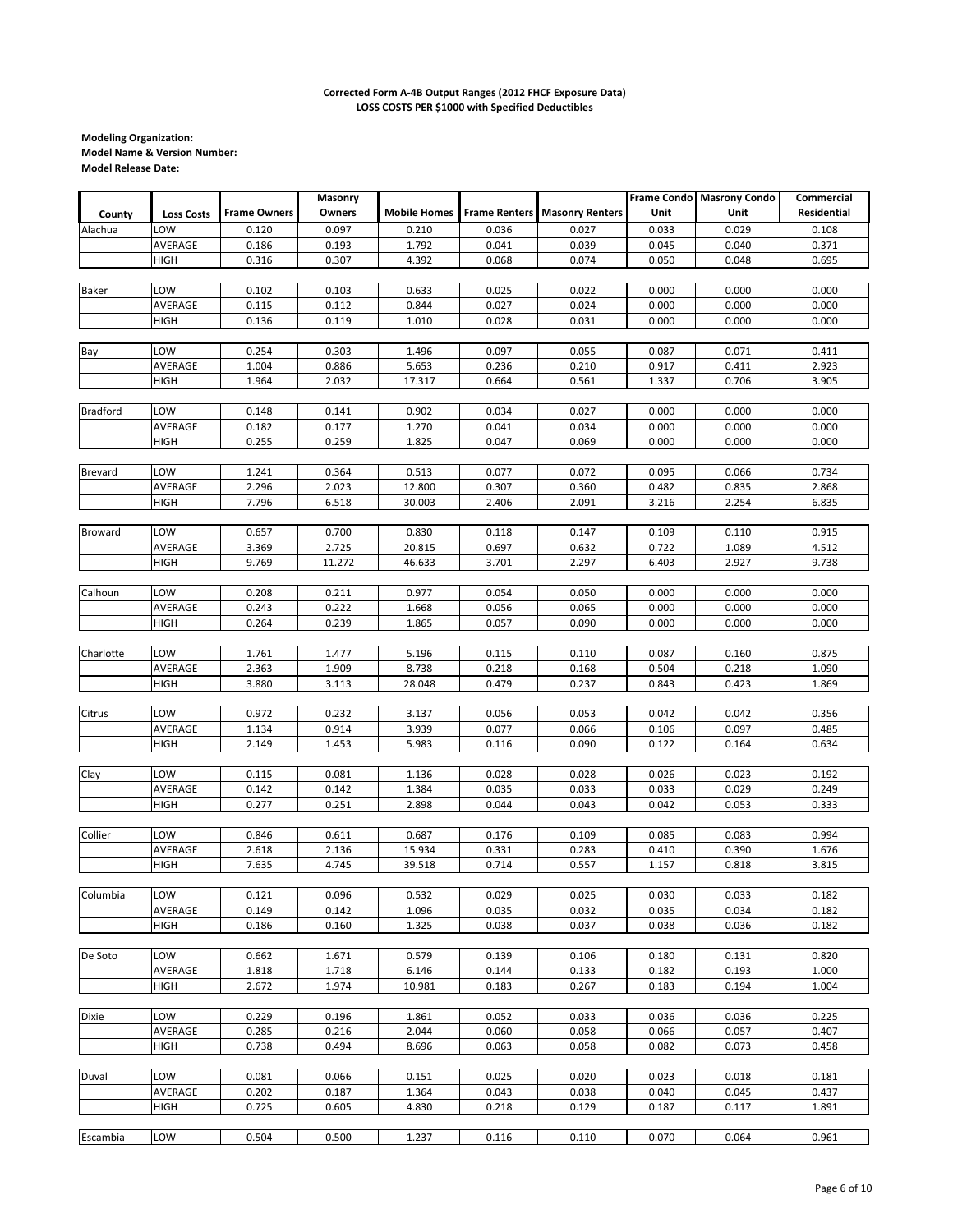|                     |                   |                     | Masonry |                     |                      |                        |       | Frame Condo Masrony Condo | Commercial         |
|---------------------|-------------------|---------------------|---------|---------------------|----------------------|------------------------|-------|---------------------------|--------------------|
| County              | <b>Loss Costs</b> | <b>Frame Owners</b> | Owners  | <b>Mobile Homes</b> | <b>Frame Renters</b> | <b>Masonry Renters</b> | Unit  | Unit                      | <b>Residential</b> |
|                     | AVERAGE           | 1.135               | 1.109   | 7.592               | 0.345                | 0.330                  | 0.652 | 0.540                     | 2.903              |
|                     | <b>HIGH</b>       | 2.808               | 1.897   | 15.514              | 2.060                | 1.004                  | 1.877 | 1.112                     | 3.217              |
|                     |                   |                     |         |                     |                      |                        |       |                           |                    |
| Flagler             | LOW               | 0.589               | 0.496   | 2.478               | 0.048                | 0.044                  | 0.097 | 0.036                     | 0.301              |
|                     | AVERAGE           | 1.144               | 0.746   | 5.523               | 0.169                | 0.094                  | 0.261 | 0.138                     | 0.809              |
|                     | <b>HIGH</b>       | 2.341               | 2.723   | 8.471               | 0.594                | 0.459                  | 0.800 | 0.576                     | 2.603              |
|                     |                   |                     |         |                     |                      |                        |       |                           |                    |
| Franklin            | LOW               | 0.731               | 0.463   | 4.864               | 0.325                | 0.111                  | 0.123 | 0.080                     | 1.423              |
|                     | AVERAGE           | 0.999               | 0.967   | 7.362               | 0.363                | 0.149                  | 0.352 | 0.222                     | 1.423              |
|                     | <b>HIGH</b>       | 1.204               | 1.133   | 9.532               | 0.393                | 0.316                  | 0.817 | 0.330                     | 1.423              |
|                     |                   |                     |         |                     |                      |                        |       |                           |                    |
| Gadsen              | LOW               | 0.077               | 0.095   | 0.685               | 0.028                | 0.026                  | 0.000 | 0.020                     | 0.194              |
|                     | AVERAGE           | 0.139               | 0.138   | 1.128               | 0.034                | 0.031                  | 0.000 | 0.020                     | 0.205              |
|                     | <b>HIGH</b>       | 0.183               | 0.183   | 2.003               | 0.044                | 0.035                  | 0.000 | 0.020                     | 0.258              |
|                     |                   |                     |         |                     |                      |                        |       |                           |                    |
| Gilchrist           | LOW               | 0.185               | 0.178   | 1.304               | 0.036                | 0.030                  | 0.000 | 0.043                     | 0.000              |
|                     | AVERAGE           | 0.218               | 0.207   | 1.755               | 0.057                | 0.052                  | 0.000 | 0.043                     | 0.000              |
|                     | <b>HIGH</b>       | 0.232               | 0.220   | 1.990               | 0.059                | 0.057                  | 0.000 | 0.043                     | 0.000              |
|                     |                   |                     |         |                     |                      |                        |       |                           |                    |
| Glades              | LOW               | 2.789               | 1.532   | 10.498              | 0.349                | 0.231                  | 0.000 | 0.000                     | 0.000              |
|                     | AVERAGE           | 2.808               | 1.964   | 10.523              | 0.349                | 0.231                  | 0.000 | 0.000                     | 0.000              |
|                     | <b>HIGH</b>       | 3.414               | 1.969   | 11.241              | 0.349                | 0.231                  | 0.000 | 0.000                     | 0.000              |
|                     |                   |                     |         |                     |                      |                        |       |                           |                    |
| Gulf                | LOW               | 0.304               | 0.342   | 0.527               | 0.074                | 0.073                  | 0.132 | 0.072                     | 0.955              |
|                     | AVERAGE           | 0.556               | 0.618   | 4.146               | 0.170                | 0.166                  | 0.132 | 0.076                     | 0.955              |
|                     | <b>HIGH</b>       | 0.609               | 0.707   | 7.184               | 0.185                | 0.180                  | 0.132 | 0.398                     | 0.955              |
|                     |                   |                     |         |                     |                      |                        |       |                           |                    |
| Hamilton            | LOW               | 0.087               | 0.083   | 0.645               | 0.022                | 0.013                  | 0.000 | 0.000                     | 0.000              |
|                     | AVERAGE           | 0.103               | 0.102   | 0.701               | 0.026                | 0.022                  | 0.000 | 0.000                     | 0.000              |
|                     | <b>HIGH</b>       | 0.117               | 0.114   | 0.763               | 0.027                | 0.022                  | 0.000 | 0.000                     | 0.000              |
|                     |                   |                     |         |                     |                      |                        |       |                           |                    |
| Hardee              | LOW               | 1.570               | 1.501   | 5.558               | 0.107                | 0.104                  | 0.000 | 0.281                     | 0.384              |
|                     | AVERAGE           | 1.683               | 1.567   | 5.882               | 0.136                | 0.114                  | 0.000 | 0.281                     | 0.387              |
|                     | <b>HIGH</b>       | 2.186               | 1.770   | 6.147               | 0.283                | 0.142                  | 0.000 | 0.281                     | 0.412              |
|                     |                   |                     |         |                     |                      |                        |       |                           |                    |
| Hendry              | LOW               | 2.011               | 1.622   | 6.172               | 0.084                | 0.131                  | 0.230 | 0.220                     | 1.329              |
|                     | AVERAGE           | 2.396               | 2.108   | 10.091              | 0.329                | 0.234                  | 0.407 | 0.351                     | 1.329              |
|                     | <b>HIGH</b>       | 3.112               | 2.655   | 11.882              | 0.428                | 0.316                  | 0.470 | 0.375                     | 1.329              |
| Hernando            | LOW               | 0.948               | 0.462   | 3.448               | 0.065                | 0.049                  | 0.110 | 0.050                     | 0.331              |
|                     | AVERAGE           | 1.189               | 0.988   | 5.031               | 0.075                | 0.069                  | 0.125 | 0.120                     | 0.511              |
|                     | <b>HIGH</b>       | 2.627               | 1.772   | 6.791               | 0.093                | 0.102                  | 0.174 | 0.226                     | 0.587              |
|                     |                   |                     |         |                     |                      |                        |       |                           |                    |
| Highlands           | LOW               | 1.258               | 1.064   | 4.884               | 0.074                | 0.086                  | 0.132 | 0.103                     | 0.752              |
|                     | AVERAGE           | 1.683               | 1.548   | 7.657               | 0.125                | 0.110                  | 0.159 | 0.148                     | 0.839              |
|                     | <b>HIGH</b>       | 2.338               | 2.491   | 13.049              | 0.332                | 0.191                  | 0.231 | 0.165                     | 0.992              |
|                     |                   |                     |         |                     |                      |                        |       |                           |                    |
| Hillsborough        | LOW               | 0.372               | 0.315   | 0.457               | 0.063                | 0.051                  | 0.057 | 0.054                     | 0.495              |
|                     | AVERAGE           | 1.339               | 1.317   | 6.680               | 0.097                | 0.096                  | 0.114 | 0.124                     | 0.793              |
|                     | <b>HIGH</b>       | 1.977               | 3.031   | 12.070              | 0.261                | 0.272                  | 0.279 | 0.361                     | 2.272              |
|                     |                   |                     |         |                     |                      |                        |       |                           |                    |
| Holmes              | LOW               | 0.216               | 0.338   | 2.555               | 0.078                | 0.068                  | 0.146 | 0.000                     | 0.350              |
|                     | AVERAGE           | 0.354               | 0.343   | 2.605               | 0.081                | 0.068                  | 0.146 | 0.000                     | 0.350              |
|                     | <b>HIGH</b>       | 0.367               | 0.386   | 3.315               | 0.091                | 0.068                  | 0.146 | 0.000                     | 0.350              |
|                     |                   |                     |         |                     |                      |                        |       |                           |                    |
| <b>Indian River</b> | LOW               | 0.607               | 0.902   | 6.602               | 0.126                | 0.111                  | 0.316 | 0.134                     | 1.154              |
|                     | AVERAGE           | 3.525               | 2.625   | 13.107              | 1.166                | 0.928                  | 1.229 | 1.504                     | 4.306              |
|                     | <b>HIGH</b>       | 7.382               | 5.203   | 47.441              | 2.272                | 1.785                  | 3.070 | 2.367                     | 6.451              |
|                     |                   |                     |         |                     |                      |                        |       |                           |                    |
| Jackson             | LOW               | 0.189               | 0.178   | 1.093               | 0.041                | 0.029                  | 0.000 | 0.038                     | 0.239              |
|                     | AVERAGE           | 0.232               | 0.228   | 1.692               | 0.052                | 0.051                  | 0.000 | 0.064                     | 0.318              |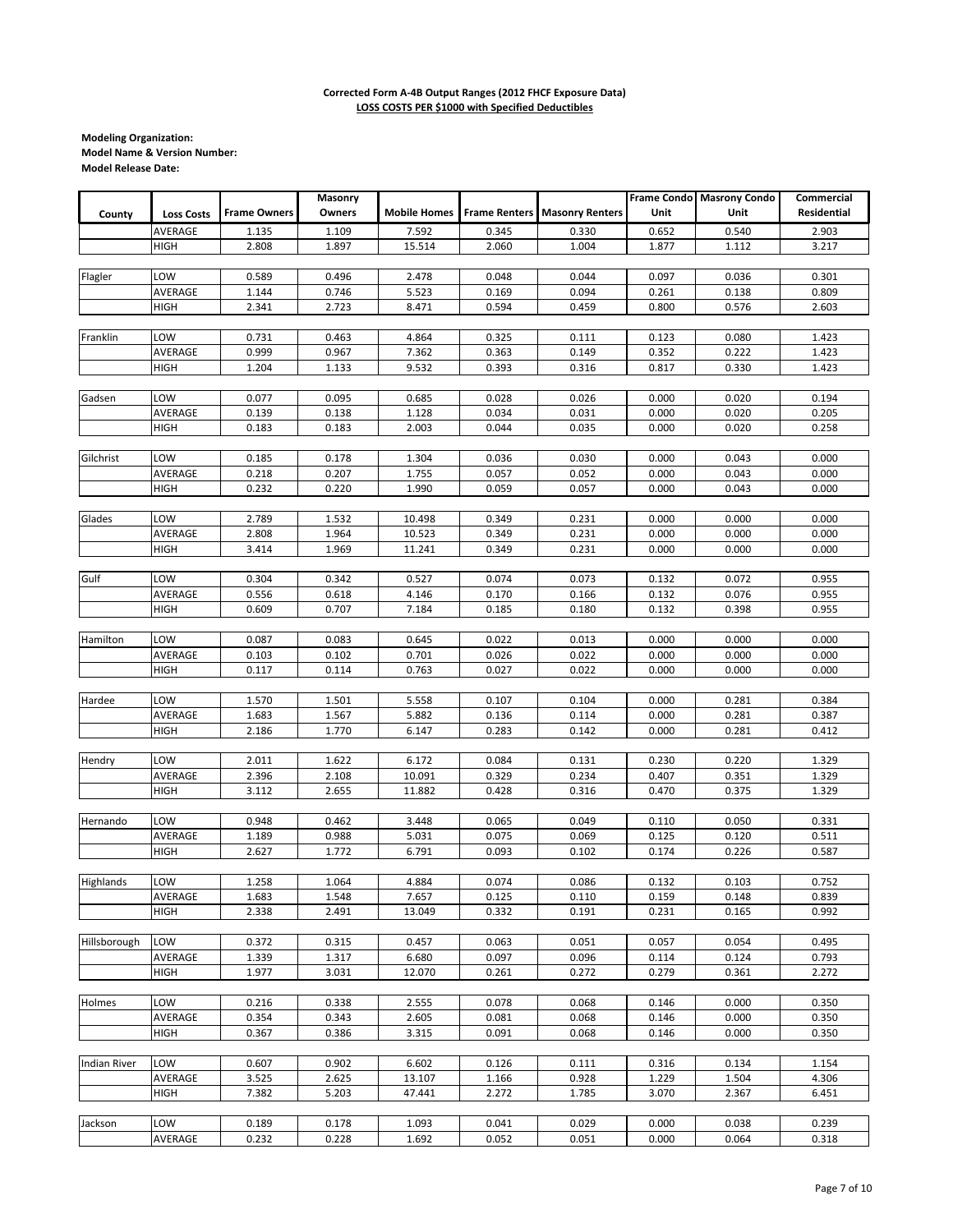|            |                   |                     | Masonry |                     |       |                                        |       | <b>Frame Condo</b> Masrony Condo | Commercial  |
|------------|-------------------|---------------------|---------|---------------------|-------|----------------------------------------|-------|----------------------------------|-------------|
| County     | <b>Loss Costs</b> | <b>Frame Owners</b> | Owners  | <b>Mobile Homes</b> |       | <b>Frame Renters   Masonry Renters</b> | Unit  | Unit                             | Residential |
|            | <b>HIGH</b>       | 0.337               | 0.346   | 2.730               | 0.077 | 0.076                                  | 0.000 | 0.130                            | 0.352       |
|            |                   |                     |         |                     |       |                                        |       |                                  |             |
|            |                   |                     |         |                     |       |                                        |       |                                  |             |
| Jefferson  | LOW               | 0.097               | 0.085   | 0.684               | 0.020 | 0.021                                  | 0.028 | 0.000                            | 0.000       |
|            | AVERAGE           | 0.116               | 0.113   | 0.900               | 0.027 | 0.027                                  | 0.028 | 0.000                            | 0.000       |
|            | <b>HIGH</b>       | 0.169               | 0.149   | 1.184               | 0.028 | 0.028                                  | 0.028 | 0.000                            | 0.000       |
|            |                   |                     |         |                     |       |                                        |       |                                  |             |
| Lafayette  | LOW               | 0.159               | 0.153   | 0.146               | 0.045 | 0.027                                  | 0.070 | 0.000                            | 0.000       |
|            | AVERAGE           | 0.159               | 0.153   | 1.230               | 0.045 | 0.027                                  | 0.070 | 0.000                            | 0.000       |
|            | <b>HIGH</b>       | 0.167               | 0.167   | 1.235               | 0.045 | 0.027                                  | 0.070 | 0.000                            | 0.000       |
|            |                   |                     |         |                     |       |                                        |       |                                  |             |
| Lake       | LOW               | 0.651               | 0.514   | 2.748               | 0.041 | 0.041                                  | 0.050 | 0.045                            | 0.283       |
|            | AVERAGE           | 0.869               | 0.757   | 4.605               | 0.061 | 0.057                                  | 0.078 | 0.074                            | 0.426       |
|            | HIGH              | 1.373               | 1.292   | 6.964               | 0.105 | 0.136                                  | 0.106 | 0.084                            | 0.558       |
|            |                   |                     |         |                     |       |                                        |       |                                  |             |
| Lee        | LOW               | 0.474               | 0.459   | 0.618               | 0.081 | 0.080                                  | 0.089 | 0.077                            | 0.469       |
|            | AVERAGE           | 2.729               | 1.509   | 14.079              | 0.280 | 0.156                                  | 0.468 | 0.259                            | 1.763       |
|            |                   |                     |         |                     |       |                                        |       |                                  |             |
|            | <b>HIGH</b>       | 4.908               | 4.301   | 26.647              | 1.458 | 1.021                                  | 1.616 | 1.287                            | 5.731       |
|            |                   |                     |         |                     |       |                                        |       |                                  |             |
| Leon       | LOW               | 0.126               | 0.076   | 0.163               | 0.024 | 0.023                                  | 0.023 | 0.023                            | 0.153       |
|            | AVERAGE           | 0.153               | 0.145   | 1.421               | 0.033 | 0.030                                  | 0.030 | 0.029                            | 0.250       |
|            | <b>HIGH</b>       | 0.266               | 0.256   | 2.278               | 0.041 | 0.037                                  | 0.039 | 0.041                            | 0.318       |
|            |                   |                     |         |                     |       |                                        |       |                                  |             |
| Levy       | LOW               | 0.213               | 0.129   | 1.925               | 0.046 | 0.029                                  | 0.295 | 0.292                            | 0.384       |
|            | AVERAGE           | 0.345               | 0.268   | 2.390               | 0.129 | 0.067                                  | 0.295 | 0.292                            | 0.877       |
|            | <b>HIGH</b>       | 0.821               | 0.785   | 5.891               | 0.463 | 0.697                                  | 0.295 | 0.292                            | 0.913       |
|            |                   |                     |         |                     |       |                                        |       |                                  |             |
| Liberty    | LOW               | 0.202               | 0.120   | 1.283               | 0.050 | 0.049                                  | 0.000 | 0.000                            | 0.000       |
|            | AVERAGE           | 0.203               | 0.200   | 1.535               | 0.053 | 0.049                                  | 0.000 | 0.000                            | 0.000       |
|            | <b>HIGH</b>       | 0.236               | 0.201   | 2.284               | 0.053 | 0.049                                  | 0.000 | 0.000                            | 0.000       |
|            |                   |                     |         |                     |       |                                        |       |                                  |             |
| Madison    | LOW               | 0.087               | 0.084   | 0.730               | 0.020 | 0.015                                  | 0.000 | 0.000                            | 0.000       |
|            |                   |                     |         |                     |       |                                        |       |                                  |             |
|            | AVERAGE           | 0.117               | 0.110   | 0.853               | 0.027 | 0.024                                  | 0.000 | 0.000                            | 0.000       |
|            | <b>HIGH</b>       | 0.123               | 0.115   | 0.949               | 0.029 | 0.029                                  | 0.000 | 0.000                            | 0.000       |
|            |                   |                     |         |                     |       |                                        |       |                                  |             |
| Manatee    | LOW               | 1.031               | 0.527   | 0.514               | 0.092 | 0.061                                  | 0.071 | 0.074                            | 0.583       |
|            | AVERAGE           | 1.979               | 1.409   | 10.590              | 0.227 | 0.236                                  | 0.554 | 0.622                            | 2.357       |
|            | <b>HIGH</b>       | 5.513               | 3.980   | 29.349              | 1.145 | 1.101                                  | 1.508 | 1.384                            | 4.520       |
|            |                   |                     |         |                     |       |                                        |       |                                  |             |
| Marion     | LOW               | 0.278               | 0.195   | 0.266               | 0.034 | 0.031                                  | 0.036 | 0.036                            | 0.275       |
|            | AVERAGE           | 0.519               | 0.453   | 3.211               | 0.045 | 0.042                                  | 0.049 | 0.051                            | 0.341       |
|            | <b>HIGH</b>       | 1.339               | 0.843   | 4.756               | 0.069 | 0.056                                  | 0.094 | 0.059                            | 0.965       |
|            |                   |                     |         |                     |       |                                        |       |                                  |             |
| Martin     | LOW               | 2.541               | 1.927   | 14.260              | 0.324 | 0.122                                  | 0.186 | 0.673                            | 2.192       |
|            | AVERAGE           | 5.293               | 3.842   | 28.547              | 1.803 | 1.033                                  | 2.322 | 1.649                            | 4.974       |
|            | <b>HIGH</b>       | 7.686               | 9.805   | 38.621              | 3.173 | 3.608                                  | 3.677 | 3.523                            | 6.802       |
|            |                   |                     |         |                     |       |                                        |       |                                  |             |
| Miami-Dade | LOW               | 0.743               | 0.609   | 1.073               | 0.095 | 0.108                                  | 0.108 | 0.099                            | 0.703       |
|            | AVERAGE           | 3.900               | 3.361   | 17.046              | 1.631 | 1.179                                  | 1.950 | 1.738                            | 6.540       |
|            |                   |                     |         |                     |       |                                        |       |                                  |             |
|            | HIGH              | 10.221              | 9.123   | 36.997              | 5.055 | 4.824                                  | 3.909 | 5.141                            | 14.879      |
|            |                   |                     |         |                     |       |                                        |       |                                  |             |
| Monroe     | LOW               | 6.177               | 4.722   | 45.810              | 1.358 | 1.702                                  | 3.006 | 0.937                            | 11.825      |
|            | AVERAGE           | 7.379               | 7.364   | 59.253              | 3.031 | 2.134                                  | 3.101 | 2.905                            | 14.839      |
|            | <b>HIGH</b>       | 12.812              | 10.070  | 79.337              | 6.973 | 6.830                                  | 8.386 | 4.639                            | 24.927      |
|            |                   |                     |         |                     |       |                                        |       |                                  |             |
| Nassau     | LOW               | 0.091               | 0.088   | 0.651               | 0.023 | 0.022                                  | 0.083 | 0.017                            | 0.183       |
|            | AVERAGE           | 0.213               | 0.191   | 1.225               | 0.074 | 0.061                                  | 0.083 | 0.084                            | 0.465       |
|            | <b>HIGH</b>       | 0.291               | 0.260   | 2.768               | 0.082 | 0.068                                  | 0.083 | 0.084                            | 0.489       |
|            |                   |                     |         |                     |       |                                        |       |                                  |             |
| Okaloosa   | LOW               | 0.277               | 0.365   | 0.780               | 0.089 | 0.090                                  | 0.059 | 0.210                            | 0.584       |
|            | AVERAGE           | 1.329               | 1.277   | 5.363               | 0.424 | 0.409                                  | 0.809 | 0.744                            | 3.361       |
|            | <b>HIGH</b>       | 3.008               | 2.253   | 19.755              | 1.582 | 1.501                                  | 1.370 | 1.247                            | 3.870       |
|            |                   |                     |         |                     |       |                                        |       |                                  |             |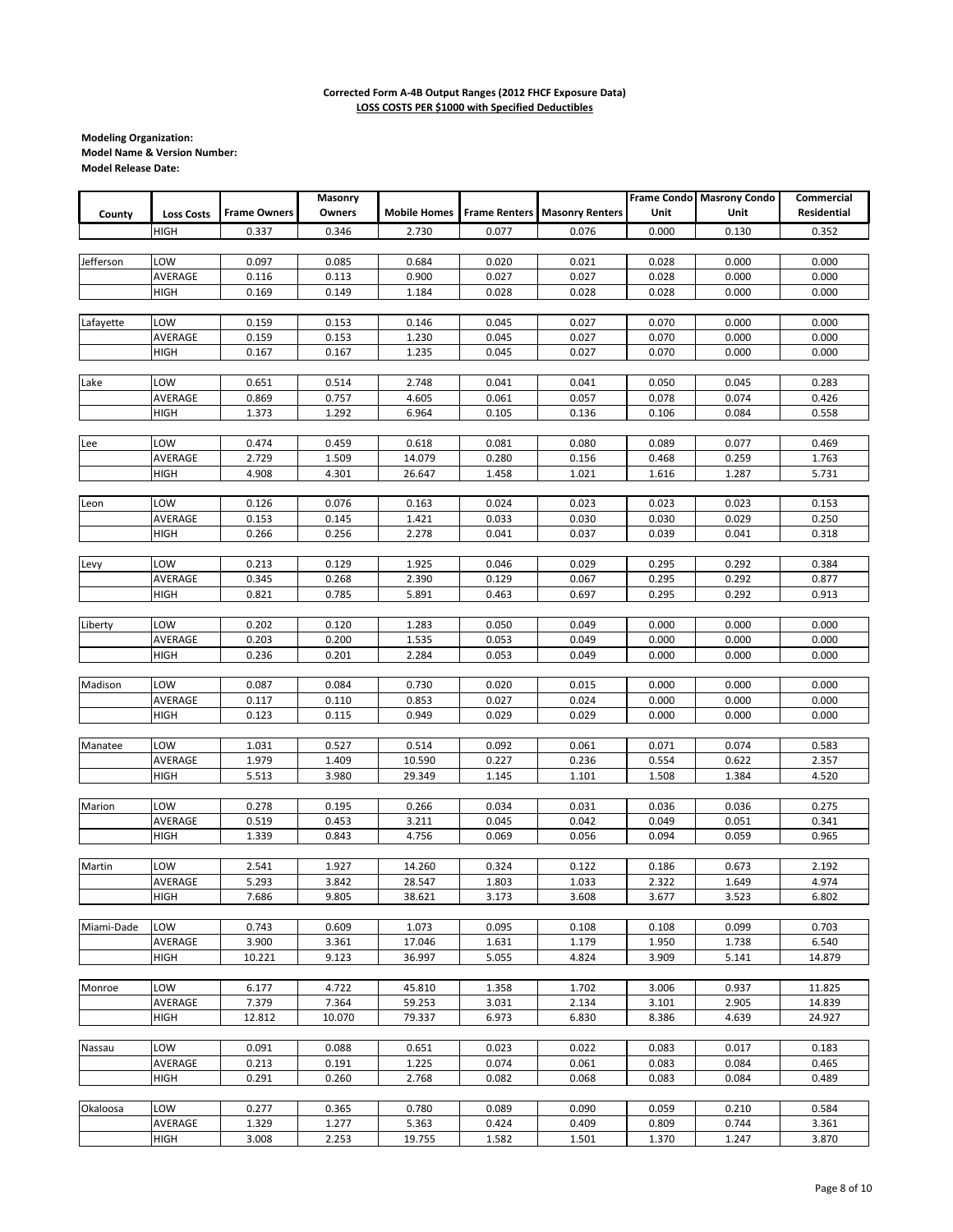|            |                   |                     | Masonry |                     |                      |                        |       | <b>Frame Condo</b> Masrony Condo | Commercial  |
|------------|-------------------|---------------------|---------|---------------------|----------------------|------------------------|-------|----------------------------------|-------------|
| County     | <b>Loss Costs</b> | <b>Frame Owners</b> | Owners  | <b>Mobile Homes</b> | <b>Frame Renters</b> | <b>Masonry Renters</b> | Unit  | Unit                             | Residential |
|            |                   |                     |         |                     |                      |                        |       |                                  |             |
| Okeechobee | LOW               | 1.938               | 1.215   | 8.486               | 0.172                | 0.170                  | 0.184 | 0.133                            | 0.562       |
|            | AVERAGE           | 2.299               | 1.965   | 12.170              | 0.237                | 0.210                  | 0.184 | 0.322                            | 0.783       |
|            | HIGH              | 2.565               | 2.139   | 13.784              | 0.312                | 0.238                  | 0.184 | 0.349                            | 0.786       |
|            |                   |                     |         |                     |                      |                        |       |                                  |             |
| Orange     | LOW               | 0.262               | 0.242   | 0.320               | 0.048                | 0.038                  | 0.043 | 0.045                            | 0.316       |
|            | AVERAGE           | 0.896               | 0.910   | 4.268               | 0.065                | 0.061                  | 0.070 | 0.069                            | 0.480       |
|            | <b>HIGH</b>       | 1.961               | 1.535   | 8.147               | 0.114                | 0.131                  | 0.103 | 0.145                            | 0.733       |
|            |                   |                     |         |                     |                      |                        |       |                                  |             |
| Osceola    | LOW               | 0.536               | 0.269   | 3.941               | 0.056                | 0.046                  | 0.054 | 0.052                            | 0.399       |
|            | AVERAGE           | 0.644               | 0.643   | 5.308               | 0.063                | 0.059                  | 0.067 | 0.062                            | 0.445       |
|            | HIGH              | 0.847               | 1.041   | 8.251               | 0.147                | 0.072                  | 0.071 | 0.076                            | 0.530       |
|            |                   |                     |         |                     |                      |                        |       |                                  |             |
| Palm Beach | LOW               | 0.834               | 0.678   | 0.813               | 0.214                | 0.189                  | 0.118 | 0.104                            | 1.050       |
|            | AVERAGE           | 5.136               | 3.690   | 20.116              | 3.257                | 1.408                  | 1.584 | 1.492                            | 5.055       |
|            | <b>HIGH</b>       | 11.114              | 10.243  | 45.064              | 4.486                | 2.986                  | 4.661 | 5.395                            | 11.873      |
|            |                   |                     |         |                     |                      |                        |       |                                  |             |
| Pasco      | LOW               | 0.376               | 0.401   | 1.340               | 0.050                | 0.046                  | 0.056 | 0.058                            | 0.343       |
|            | AVERAGE           | 0.972               | 0.988   | 5.454               | 0.075                | 0.078                  | 0.108 | 0.117                            | 0.638       |
|            | <b>HIGH</b>       | 2.056               | 1.620   | 9.029               | 0.149                | 0.113                  | 0.198 | 0.138                            | 0.764       |
|            |                   |                     |         |                     |                      |                        |       |                                  |             |
| Pinellas   | LOW               | 0.333               | 0.303   | 0.401               | 0.079                | 0.053                  | 0.061 | 0.055                            | 0.424       |
|            | AVERAGE           | 1.997               | 1.881   | 8.796               | 0.155                | 0.169                  | 0.315 | 0.303                            | 1.709       |
|            | <b>HIGH</b>       | 3.788               | 5.674   | 16.822              | 0.929                | 0.529                  | 0.861 | 0.683                            | 3.106       |
|            |                   |                     |         |                     |                      |                        |       |                                  |             |
| Polk       | LOW               | 0.366               | 0.359   | 0.465               | 0.057                | 0.050                  | 0.049 | 0.046                            | 0.295       |
|            | AVERAGE           | 1.271               | 1.150   | 6.339               | 0.089                | 0.090                  | 0.094 | 0.106                            | 0.547       |
|            | <b>HIGH</b>       | 2.217               | 2.551   | 9.877               | 0.196                | 0.206                  | 0.301 | 0.232                            | 1.012       |
|            |                   |                     |         |                     |                      |                        |       |                                  |             |
| Putnam     | LOW               | 0.196               | 0.174   | 1.390               | 0.035                | 0.037                  | 0.033 | 0.031                            | 0.262       |
|            | AVERAGE           | 0.248               | 0.234   | 2.531               | 0.060                | 0.052                  | 0.061 | 0.042                            | 0.347       |
|            | <b>HIGH</b>       | 0.334               | 0.306   | 3.986               | 0.100                | 0.069                  | 0.151 | 0.056                            | 0.355       |
| St. Johns  | LOW               | 0.106               | 0.096   | 0.869               | 0.031                | 0.028                  | 0.026 | 0.024                            | 0.183       |
|            | AVERAGE           | 0.328               | 0.373   | 2.905               | 0.119                | 0.112                  | 0.179 | 0.199                            | 1.190       |
|            | <b>HIGH</b>       | 0.858               | 0.696   | 9.039               | 0.311                | 0.223                  | 0.358 | 0.321                            | 1.739       |
|            |                   |                     |         |                     |                      |                        |       |                                  |             |
| St. Lucie  | LOW               | 2.130               | 0.602   | 8.053               | 0.141                | 0.098                  | 0.084 | 0.090                            | 0.527       |
|            | AVERAGE           | 3.354               | 1.708   | 18.289              | 0.485                | 0.329                  | 1.141 | 1.397                            | 3.547       |
|            | <b>HIGH</b>       | 7.628               | 6.643   | 31.308              | 2.317                | 1.434                  | 2.691 | 2.052                            | 4.899       |
|            |                   |                     |         |                     |                      |                        |       |                                  |             |
| Santa Rosa | LOW               | 0.489               | 0.471   | 0.514               | 0.114                | 0.106                  | 0.111 | 0.459                            | 1.020       |
|            | AVERAGE           | 1.263               | 1.245   | 7.417               | 0.546                | 0.464                  | 1.687 | 0.777                            | 3.875       |
|            | <b>HIGH</b>       | 3.683               | 3.162   | 30.377              | 1.815                | 1.007                  | 3.096 | 0.899                            | 5.016       |
|            |                   |                     |         |                     |                      |                        |       |                                  |             |
| Sarasota   | LOW               | 0.452               | 0.433   | 0.528               | 0.094                | 0.080                  | 0.074 | 0.072                            | 0.446       |
|            | AVERAGE           | 2.087               | 1.677   | 13.432              | 0.233                | 0.192                  | 0.329 | 0.300                            | 1.328       |
|            | <b>HIGH</b>       | 4.189               | 4.617   | 19.852              | 0.709                | 0.543                  | 0.777 | 0.647                            | 2.124       |
|            |                   |                     |         |                     |                      |                        |       |                                  |             |
| Seminole   | LOW               | 0.821               | 0.584   | 3.062               | 0.057                | 0.040                  | 0.047 | 0.047                            | 0.393       |
|            | AVERAGE           | 1.102               | 1.052   | 4.562               | 0.067                | 0.064                  | 0.079 | 0.077                            | 0.488       |
|            | HIGH              | 2.092               | 1.942   | 5.866               | 0.108                | 0.107                  | 0.110 | 0.147                            | 0.584       |
|            |                   |                     |         |                     |                      |                        |       |                                  |             |
| Sumter     | LOW               | 0.341               | 0.288   | 3.174               | 0.044                | 0.043                  | 0.051 | 0.048                            | 0.329       |
|            | AVERAGE           | 0.411               | 0.419   | 4.671               | 0.053                | 0.054                  | 0.079 | 0.056                            | 0.464       |
|            | <b>HIGH</b>       | 1.398               | 1.183   | 6.094               | 0.107                | 0.138                  | 0.099 | 0.089                            | 0.553       |
|            |                   |                     |         |                     |                      |                        |       |                                  |             |
| Suwanee    | LOW               | 0.114               | 0.108   | 0.851               | 0.030                | 0.025                  | 0.029 | 0.026                            | 0.128       |
|            | AVERAGE           | 0.134               | 0.126   | 0.992               | 0.033                | 0.028                  | 0.029 | 0.026                            | 0.202       |
|            | HIGH              | 0.185               | 0.161   | 1.381               | 0.043                | 0.030                  | 0.029 | 0.026                            | 0.401       |